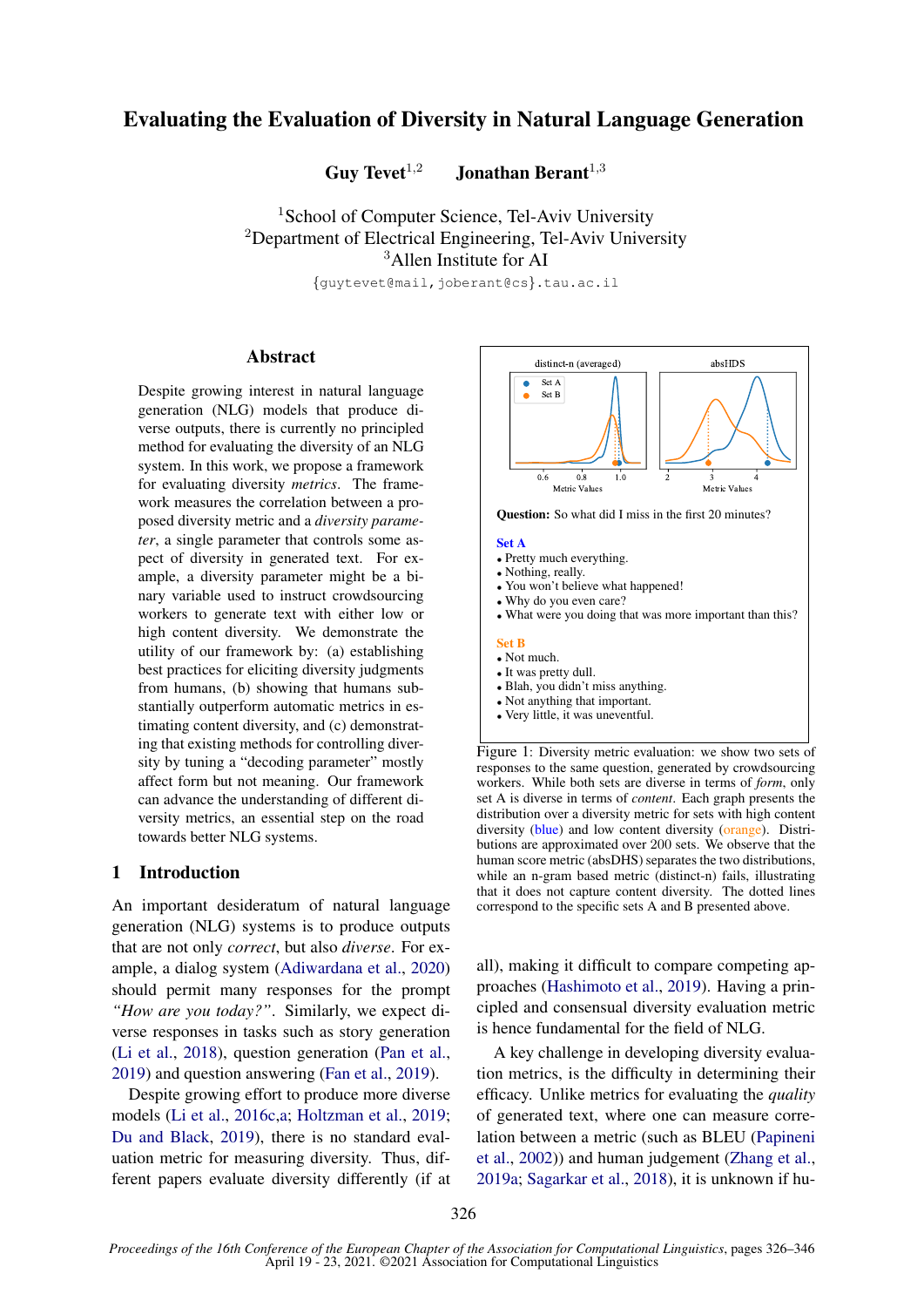mans can reliably estimate diversity.

In this paper, we propose a framework for evaluating diversity metrics (Figure [2\)](#page-2-0). We assume that a *tester* (human or model) is generating sets of sentences, conditioned on some *diversity parameter* that controls the diversity of the output sentences. We evaluate the diversity of the sentences using a proposed metric, and measure correlation between the metric and the diversity parameter. High correlation indicates that the metric captures how the diversity parameter affects the model output.

We instantiate this framework with two tests. As a preliminary step, we introduce the *decoding test*: the tester is a neural generation model and the diversity parameter is a decoding parameter, such as softmax temperature [\(Ackley et al.,](#page-8-1) [1985\)](#page-8-1). This parameter controls the skewness of the distribution in every generated token, and has been shown to affect model diversity [\(Holtzman et al.,](#page-9-5) [2019;](#page-9-5) [Caccia et al.,](#page-8-2) [2018\)](#page-8-2). Then, we turn the focus to *content* diversity, introducing the *content test* (Figure [1\)](#page-0-0). Here, the tester is a *human*, and the diversity parameter is a binary variable, where the human is instructed to generate sets of sentences with either *high* or *low* diversity *in content*.

We evaluate three families of popular diversity metrics with these tests: (a) *n-gram-based metrics* that estimate diversity based on surface patterns in a set of generated sentences, (b) *neural metrics*: we propose a reduction from evaluating sentence similarity to evaluating diversity, then evaluate diversity using state-of-the-art sentence similarity models, and (c) *human evaluation*: we explore multiple ways in which humans can be asked to estimate diversity, resulting in multiple Human Diversity Score (HDS) variations.

Applying our tests leads to several findings: (i) In the *decoding test*, n-gram-based metrics correlate well with decoding parameters, such as softmax temperature. While the goal of our framework is to evaluate diversity metrics, this result lets us reflect back on the tester itself and conclude that decoding parameters predominantly control the form of text rather than content. (ii) Conversely, n-gram-based metrics perform poorly in the *content test*. While neural metrics outperform n-gram-based metrics, humans are substantially better than any automatic metric at detecting content diversity. This is illustrated in Figure [1,](#page-0-0) where a human clearly distinguishes between sets that have high (blue) and low (orange) content diversity, while n-gram-based metrics fail to do so.

Due to this gap, we construct a large dataset focused on *content*-diversity metrics. We release the Metrics for content Diversity (*McDiv*) benchmark, a challenge for research in diversity evaluation.

To conclude, our main contributions are:

- A framework for evaluating diversity metrics.
- Tests instantiating this framework, measuring the sensitivity of metrics to diversity, with a focus on content diversity.
- Best practices for obtaining diversity evaluations from crowdsourcing workers.
- Establishing that humans outperform current automatic metrics in detecting content diversity.
- The McDiv dataset a benchmark for content diversity aware metrics.
- The collected data, test scores and code are publicly available, $<sup>1</sup>$  $<sup>1</sup>$  $<sup>1</sup>$  and can be used to easily com-</sup> pare new diversity metrics to existing results in our framework.

#### <span id="page-1-1"></span>2 Background: Diversity Evaluation

Recently, interest in diversity has increased [\(Du](#page-9-6) [and Black,](#page-9-6) [2019;](#page-9-6) [Holtzman et al.,](#page-9-5) [2019\)](#page-9-5), resulting in multiple proposals for its evaluation. We describe recent approaches, highlighting the need for a standard way to evaluate metrics.

Perplexity is the standard metric in language modeling, measuring the proximity of a language model (LM),  $P_{LM}$ , to the true distribution,  $P_{ref}$ , by approximating the cross-entropy  $H(P_{\text{ref}}, P_{\text{LM}})$ with held-out data from  $P_{\text{ref}}$ . Thus, perplexity captures to some extent diversity. For example, a dialog model that puts all probability mass on the output *"I don't know"* for any given context will obtain infinite perplexity once it encounters any other response. This property makes perplexity popular in LM-based NLG models, and often it is the only reported measure for diversity [\(Lewis et al.,](#page-9-9) [2017;](#page-9-9) [Fan et al.,](#page-9-10) [2018;](#page-9-10) [Wang et al.,](#page-10-2) [2019;](#page-10-2) [Li et al.,](#page-9-11) [2019\)](#page-9-11).

However, perplexity does not purely measure diversity, and high perplexity does not entail low diversity. For example, a LM with a uniform distribution over the vocabulary for each decoded token has high diversity, but its perplexity will be extremely high, due to its low *quality*. Moreover, perplexity evaluates a LM, while the diversity of a NLG system is also strongly affected by the decoding procedure. For example, *Top-k* and *nucleus*

<span id="page-1-0"></span><sup>1</sup>[https://github.com/GuyTevet/](https://github.com/GuyTevet/diversity-eval) [diversity-eval](https://github.com/GuyTevet/diversity-eval)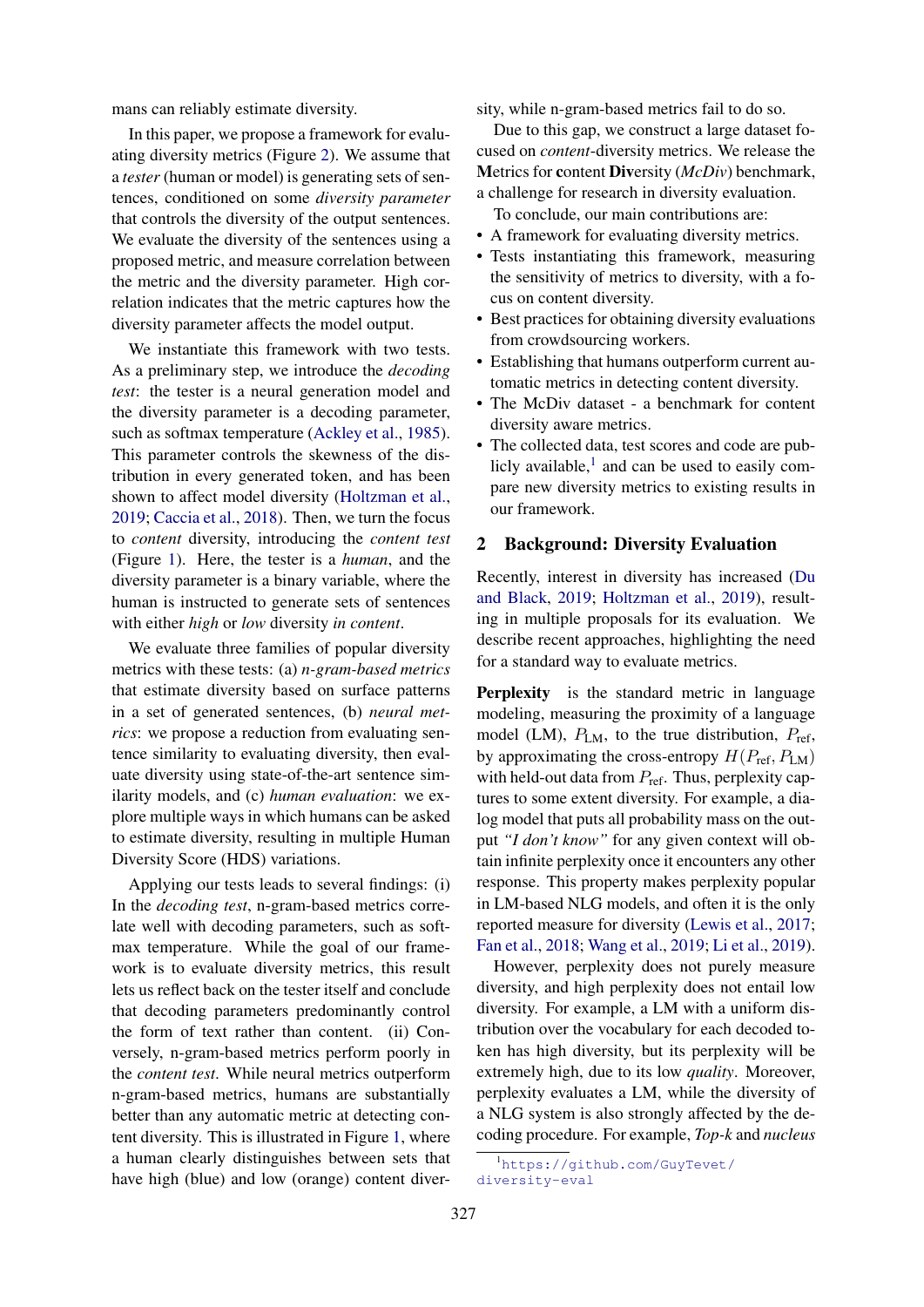*sampling* are popular decoding schemes that tradeoff quality and diversity by ignoring some of the LM probability mass [\(Holtzman et al.,](#page-9-5) [2019\)](#page-9-5).

Last, some NLG models, such as Generative Adversarial Networks (GANs) [\(Yu et al.,](#page-10-3) [2017\)](#page-10-3) are not language models. While one can approximate perplexity for such models [\(Tevet et al.,](#page-10-4) [2019\)](#page-10-4), ideally, a metric should not be tied to a model.

N-gram-based metrics A popular metric is *distinct n-grams* [\(Li et al.,](#page-9-12) [2016b\)](#page-9-12), which computes the proportion of unique n-grams out of the total number of n-grams in a set of generated sen-tences. Dušek et al. [\(2020\)](#page-9-13) calculated *Shannon entropy* [\(Manning et al.,](#page-9-14) [1999\)](#page-9-14) based on different n-grams as a measure of lexical diversity. *Self-BLEU* [\(Zhu et al.,](#page-10-5) [2018;](#page-10-5) [Shu et al.,](#page-10-6) [2019\)](#page-10-6) measures the BLEU score of a generated sentence with respect to another generated sentence (rather than a gold reference). High average Self-BLEU indicates high similarity between generated sentences and low diversity. In [§5](#page-4-0) we expand this idea and suggest a reduction from any similarity metric to a diversity metric. By design, n-gram based metrics are sensitive to diversity in the *form* of language, rather than its meaning.

Embedding-based metrics A new line of metrics suggests to embed generated sentences in latent space, then evaluate them in this space. [Du](#page-9-6) [and Black](#page-9-6) [\(2019\)](#page-9-6) suggest to cluster the embedded sentences with k-means, then use its inertia as a measure for diversity. Recently, [Lai et al.](#page-9-15) [\(2020\)](#page-9-15) suggested to consider the volume induced by the embedded sentences as a diversity metric.

Human evaluation [Yang et al.](#page-10-7) [\(2019\)](#page-10-7) asked humans to evaluate the internal diversity of a generated essay. [Ghandeharioun et al.](#page-9-16) [\(2019\)](#page-9-16) let crowdsourcing workers interact with a dialog chat-bot, then asked them to evaluate the diversity of a single conversation. In contrast, this paper focuses on the diversity of different responses given a context, as in [Zhang et al.](#page-10-8) [\(2019b\)](#page-10-8).

To conclude, increasing interest in diversity resulted in multiple proposed diversity metrics. However, there is no consensus on how to evaluate diversity and what each metric actually measures.

## <span id="page-2-1"></span>3 Evaluating Diversity Metrics

We now describe our framework for evaluating diversity metrics. Diversity has many facets: for in-

<span id="page-2-0"></span>

Figure 2: An overview of our diversity metrics evaluation framework. The tester (machine or human) generates a response set  $(S_{c,d})$  given a diversity parameter (d) and a context (c). The test score of a metric  $m_{div}$  is the correlation between the metric score for  $S_{c,d}$  and d.

stance, a set of sentences can be diverse in terms of their *content*, while another may have similar content, but diverse *form* (Figure [1\)](#page-0-0). Our framework provides a way to evaluate metrics for different aspects of diversity under moderate assumptions.

We define a diversity metric  $m_{div}(\mathcal{S}_c) \in \mathbb{R}$  as a function that takes a set of generated responses  $S_c$ as an input, and outputs a diversity score. Each response  $s \in \mathcal{S}_c$  is generated for the same input context c, hence  $S_c$  is a sample from a generative distribution  $P_{gen}(s \mid c)$ . The overall diversity score of a generative model can be obtained by averaging  $m_{\text{div}}$  over sets  $\mathcal{S}_c$  sampled from the model given multiple contexts  $c \in \mathcal{C}$ .

To evaluate  $m_{div}(\cdot)$ , we assume access to some deterministic *diversity parameter* d that controls an aspect of diversity in  $S_c$ . We test the relation between  $m_{div}$  and the parameter d. By varying d and measuring  $m_{\text{div}}$ , we can compute the correlation  $\rho$  between  $m_{\text{div}}$  and an aspect of diversity represented by d. Because our goal is to have metrics that *rank* the diversity of generated texts, we use Spearman's *ρ* rank correlation as our test score. Figure [2](#page-2-0) illustrates the flow of a test in our framework.

In practice, to control the diversity level of  $S_c$ using d, we use *a tester*: a generative model that takes a context  $c$  and a diversity parameter  $d$  as input, and outputs a response set  $\mathcal{S}_{c,d}$ . We stress that the tester can be either a neural model or a human. A good tester should reliably represent the diversity level quantified by d.

As a hypothetical example, c can be a movie name and d represent *sentiment diversity*, that is,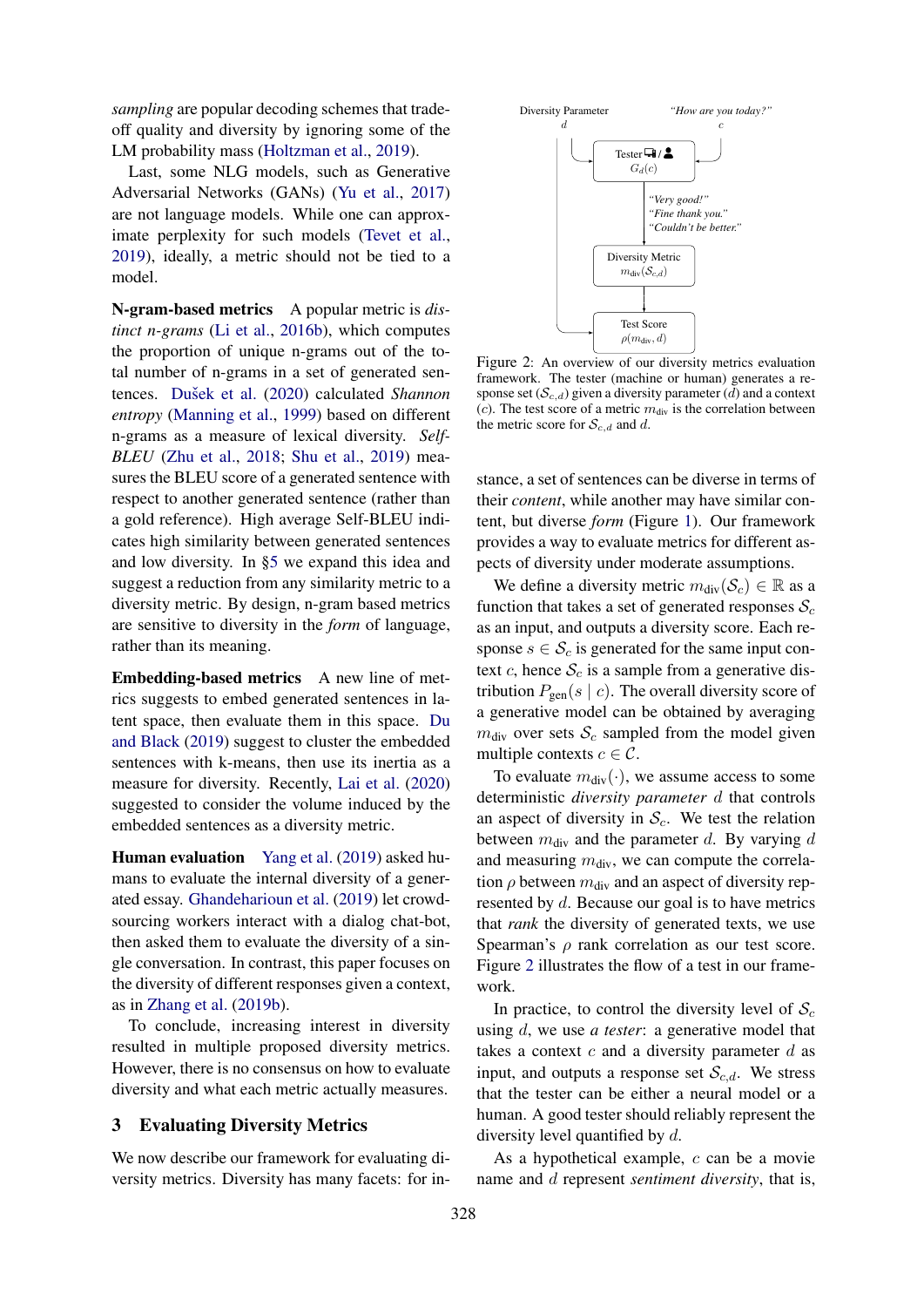the number of different sentiments in a collection of reviews  $S_c$ . A human tester can observe c and d, and produce reviews accordingly (such data can be easily mined from IMDB). A collection of such  $(d, S_{c,d})$  makes a test, in which the correlation between  $m_{div}(\mathcal{S}_{c,d})$  and d measures the sensitivity of  $m<sub>div</sub>$  to sentiment diversity.

We now describe two tests that instantiate this framework, roughly corresponding to the two main aspects of diversity: form diversity and content diversity.

#### 3.1 Decoding Test

The diversity of a NLG system constructed from a LM depends on both the LM but also the decoding algorithm on top of it. For example, *beam search* approximates the most probable output, and dramatically reduces diversity. Conversely, sampling from the LM leads to high diversity, but low quality output [\(Holtzman et al.,](#page-9-5) [2019\)](#page-9-5).

A popular method to control diversity in NLG systems is to vary some decoding parameter. Variations include (a) *softmax temperature* [\(Ackley](#page-8-1) [et al.,](#page-8-1) [1985\)](#page-8-1), where a parameter  $\tau$  controls the skewness of the softmax distribution at each step, (b) *Nucleus (Top-*p*) sampling* [\(Holtzman et al.,](#page-9-5) [2019\)](#page-9-5), where one samples at each step from the minimal set of most probable tokens whose cumulative probability is at least p, and (c) *Top-*k *sampling*, which samples from the top- $k$  most probable tokens at each step. All methods skew the LM distribution in a way that avoids low-probability tokens and leads to higher quality [\(Holtzman et al.,](#page-9-5) [2019\)](#page-9-5), providing a *decoding parameter* that trades off quality and diversity [\(Caccia et al.,](#page-8-2) [2018\)](#page-8-2).

In the decoding test (*decTest*), we define the *tester* to be a LM, such as GPT-2 [\(Radford et al.,](#page-9-17) [2019\)](#page-9-17), and the diversity parameter  $d$  to be a decoding parameter such as temperature. We check how different diversity metrics  $m_{\text{div}}$  correlate with decoding parameters. This can shed light on the quality of the metrics, but also on how decoding parameters affect the output of a NLG system. The decoding test uses automatically-generated data that is cheap to produce, and decoding parameters that are well-known to control diversity. Thus, we view this test as a warm-up test to explore the strengths of our framework.

#### 3.2 Content Test

In the content test (*conTest*), our goal is to evaluate how different diversity metrics capture the notion

of *content diversity*. Measuring content diversity requires deep understanding of the semantics of responses in  $S_c$ .

To isolate *content* from *form* diversity, we aim to generate response sets with a similar level of form diversity, but where the level of content diversity is controlled by the diversity parameter d. Thus, we use crowdsourcing workers as testers, and a binary parameter  $d \in \{0, 1\}$ , corresponding to low or high content diversity. A worker observes a context  $c$  and produces a set of responses  $S_c$  based on the value of d. We encourage workers to use different words and phrases in different responses regardless of the value of d, such that form diversity is high in all examples. Examples from this data are in Figure [1](#page-0-0) and Appendix [B.](#page-11-0)

In [§6,](#page-4-1) we will focus on whether automatic diversity metrics can perform as well as humans on the task of estimating content diversity.

#### <span id="page-3-1"></span>4 Human Diversity Score

One of the core questions we tackle is: *Can humans evaluate diversity reliably?* Although a few papers [\(Ghandeharioun et al.,](#page-9-16) [2019;](#page-9-16) [Yang et al.,](#page-10-7) [2019;](#page-10-7) [Zhang et al.,](#page-10-8) [2019b\)](#page-10-8) asked humans to evaluate diversity, to the best of our knowledge no work thoroughly investigated this question. The importance of this question is clear when comparing to quality evaluation. There, human judgment is the gold standard, and automatic quality metrics are established by showing high correlation with human score. Thus, understanding if humans can judge diversity is important for improving diver-sity metrics. We use crowdsourcing workers<sup>[2](#page-3-0)</sup> to compute a human diversity score: we show workers a context followed by a set of responses, and ask them to rate the diversity of the set.

To establish best practices, we experiment with multiple variations of HDS (detailed in [§6.2\)](#page-4-2), asking humans to rate the diversity of a response set, and evaluating each practice with our framework. We focus on the following questions:

- Should humans rate *diversity* of a set or similarity between pairs in the set, from which diversity can be inferred? *(tl;dr: diversity)*
- Can humans evaluate different aspects of diversity well? *(tl;dr: not effectively)*
- Should humans rate the *absolute* diversity score of a set of sentences or *rank* whether one set is

<span id="page-3-0"></span><sup>&</sup>lt;sup>2</sup>Native English speakers, for more details see Appendix [A.](#page-11-1)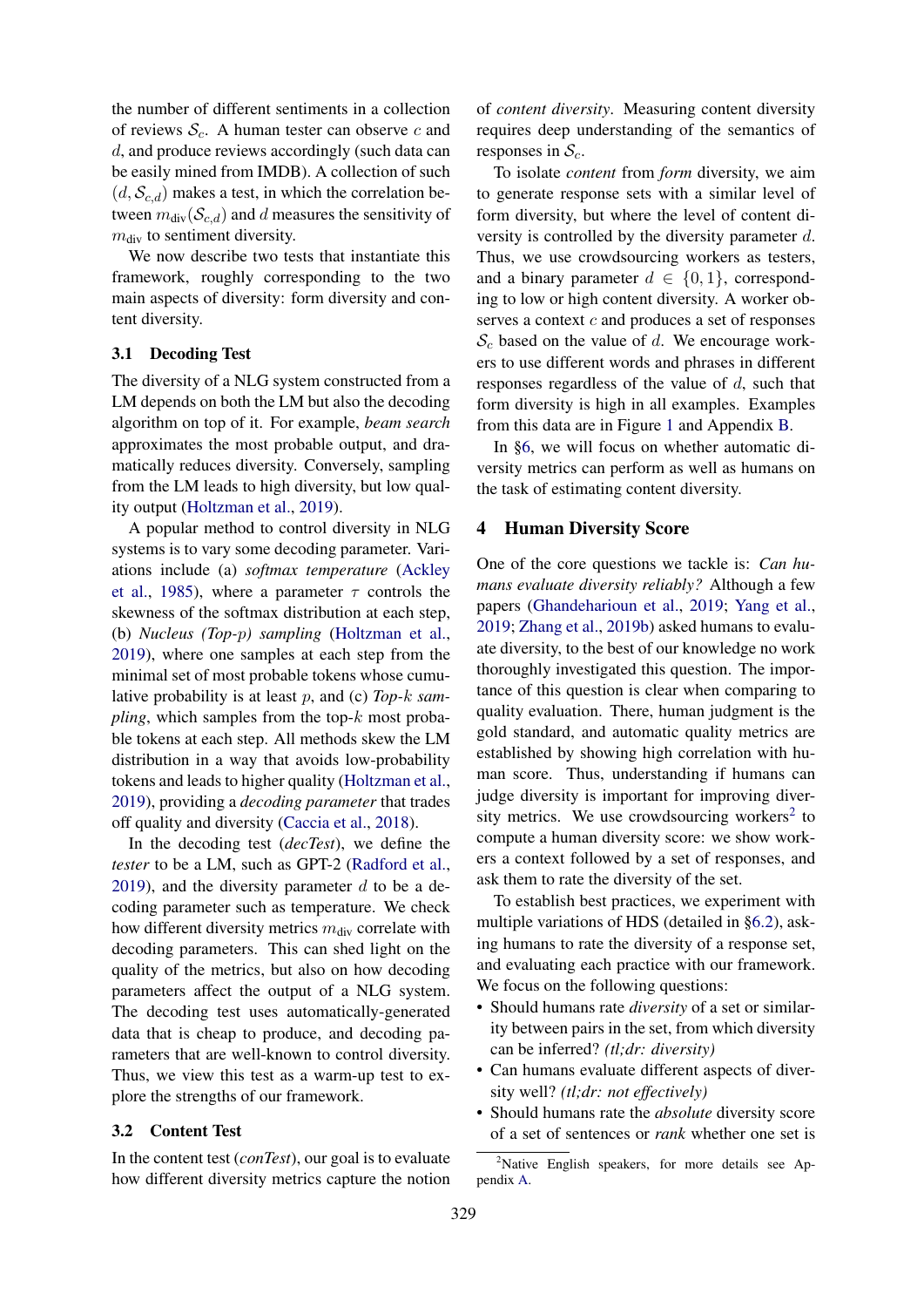more diverse than another? Here, we did not reach a conclusive result, and describe this experiment in the Appendix [C.](#page-11-2)

As a preliminary step, we conducted pilot experiments among a group of NLP graduate students. The main insights were: (a) humans are biased by quality: if a generated set has high diversity but low quality, humans will rate diversity low. To neutralize this, we explicitly ask workers to evaluate the quality of one of the responses in the set  $S_c$ , and then instruct them to ignore quality in diversity questions; (b) To make sure a worker reads the context  $c$ , we ask them to generate a sentence s before they rate diversity; (c) It is difficult for workers to evaluate the diversity of a set with more than 10 responses. Our crowdsourcing tasks are provided in Appendix [A.](#page-11-1)

#### <span id="page-4-0"></span>5 Diversity to Similarity Reduction

We expand the idea from [Zhu et al.](#page-10-5) [\(2018\)](#page-10-5) and suggest a method to construct a diversity metric from any 2-sentence similarity metric. Given  $m_{\text{sim}}(s_1, s_2) \in \mathbb{R}$ , a symmetric similarity metric that gets a pair of input sentences  $(s_1, s_2)$  and returns a similarity score, we can define a diversity metric  $\tilde{m}_{div}$  as the negation of the mean similarity score across all (unordered) pairs of  $S_c$ :

$$
\tilde{m}_{\text{div}}(\mathcal{S}_c) = -\frac{1}{\binom{|\mathcal{S}_c|}{2}} \sum_{s_i, s_j \in \mathcal{S}_c, i > j} m_{\text{sim}}(s_i, s_j).
$$

This reduction allows us to easily define new diversity metrics based on past work on sentence similarity [\(Gomaa et al.,](#page-9-18) [2013;](#page-9-18) [Devlin et al.,](#page-8-3) [2019;](#page-8-3) [Zhang et al.,](#page-10-0) [2019a;](#page-10-0) [Reimers and Gurevych,](#page-10-9) [2019\)](#page-10-9). In [§6](#page-4-1) we show that both n-gram-based similarity metrics and neural semantic similarity metrics provide useful diversity metrics.

## <span id="page-4-1"></span>6 Experiments

#### 6.1 NLG Tasks

We apply our evaluation procedure on three different English NLG tasks that require diversity.

• Story completion (*storyGen*); We use the ROC Stories dataset [\(Mostafazadeh et al.,](#page-9-19) [2016\)](#page-9-19), in which the context  $c$  is the first four sentences of a story, and the response  $s$  is a single sentence that ends the story. We use the contexts  $C$  from this data and generate response sets  $S_c$  for each context using our testers. The long contexts characterizing this data narrow down the space of possible responses, making this a "low-entropy" generation task, where the output is constrained, but diversity is still essential.

- Dialog response generation (*respGen*); A comment-response pairs dataset extracted from the website <reddit.com> and pre-processed by [Hashimoto et al.](#page-9-7) [\(2019\)](#page-9-7). We use the comments from their data as contexts  $C$  and generate response sets  $S_c$  for each context using our testers. Since comments are single sentences the response is less constrained, making this a "medium-entropy" generation task.
- 3-words prompt completion (*promptGen*); Contexts  $C$  are 3-words prompts, extracted from the Cornell Movie-Dialogs Corpus [\(Danescu-](#page-8-4)[Niculescu-Mizil and Lee,](#page-8-4) [2011\)](#page-8-4) by taking the first three words from each original context. The response sets  $S_c$  are completions of the prompts, generated by our testers. This context provides minimal constraints, making this a "highentropy" generation task.

Samples of the contexts extracted for each task, along with generated response sets, are presented in Appendix [B.](#page-11-0) We intentionally avoid NLG tasks where diversity is not necessarily desired, such as summarization and machine translation.

#### <span id="page-4-2"></span>6.2 Evaluated Metrics

N-gram-based metrics We evaluate distinct ngrams (*distinct-n*), as described in [§2.](#page-1-1) We also evaluate n-grams cosine similarity (*cos-sim*): a similarity measure computing the cosine between the vectors representing two sentences, where each vector is a count vector over the n-grams that appear in the response. We use the reduction from [§5](#page-4-0) to convert this to a diversity measure. In both metrics, rather than choosing the order of the ngrams, we average over  $n \in \{1, \ldots, 5\}$ , which we found to outperform any single choice of  $n$ .

Neural metrics We exploit existing BERT-based models [\(Devlin et al.,](#page-8-3) [2019\)](#page-8-3) fine-tuned for estimating similarity between two sentences (applying the reduction from [§5\)](#page-4-0).

*BERT-STS*; A BERT model fine-tuned on Semantic Textual Similarity [\(Cer et al.,](#page-8-5) [2017\)](#page-8-5): a collection of sentence pairs annotated with scores from 1-5 denoting their semantic similarity.[3](#page-4-3)

*BERT-Score* [\(Zhang et al.,](#page-10-0) [2019a\)](#page-10-0); Originally a quality metric, *BERT-Score* uses BERT's embeddings to measure similarity between two sen-

<span id="page-4-3"></span><sup>3</sup><https://github.com/swen128/bert-sts>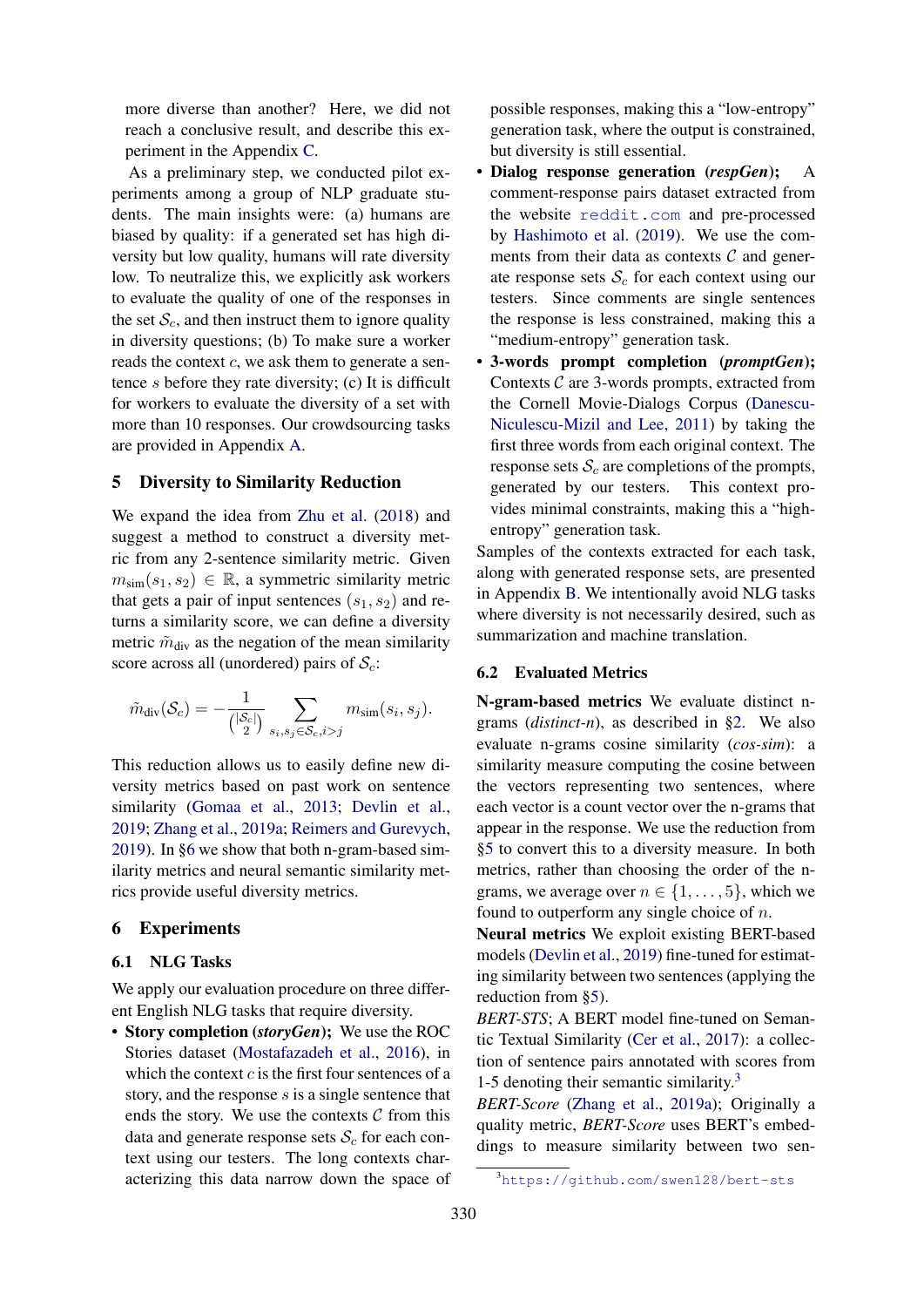tences. We used RoBERTa-large [\(Liu et al.,](#page-9-20) [2019\)](#page-9-20), as suggested by the authors.<sup>[4](#page-5-0)</sup>

Sentence-BERT (*sent-BERT*) [\(Reimers and](#page-10-9) [Gurevych,](#page-10-9) [2019\)](#page-10-9) is a sentence-level embedding model based on BERT. We use the cosine similarity between the embeddings of two responses as a similarity metric. In our experiments we used bert-large-nli-stsb-mean-tokens. [5](#page-5-1)

Human Metrics We examine four methods for evaluating diversity with humans (see [§4\)](#page-3-1), to investigate best practices for obtaining diversity judgment from humans. In all metrics (except ranking), ratings are from 5 (highest diversity/similarity) to 1 (lowest). The original tasks presented to workers are in Appendix [A.](#page-11-1)

Absolute HDS (*absHDS*); Given a context c and a set of generated responses  $S_c$ , rate the level of diversity of  $S_c$ .

Ranking HDS (*rnkHDS*); Given a context c and two sets  $\mathcal{S}_{c,d_1}, \mathcal{S}_{c,d_2}$  generated with different values of the diversity parameter  $d$ , rate which set is more diverse. Since this metric did not clearly outperform *absHDS*, we provide results in Appendix [C](#page-11-2) only.

Similarity HDS (*simHDS*); Given a context c and a set of generated responses  $S_c$ , rate the similarity of each two sentences in  $S_c$ , and then apply the reduction from [§5.](#page-4-0)

Aspect HDS (*aspHDS*); Identical to *absHDS*, except we explicitly ask about a specific aspect of diversity, namely *form* and *content*. [6](#page-5-2)

## 6.3 Decoding Test

In decTest we measure the correlation between diversity metrics (mdiv) and the *softmax temperature* decoding parameter  $(d)$ . The tester generating the response sets  $(S_c)$  is a neural NLG model.

Data and settings For each task, we generated sets of 10 responses per context, using a linear temperature sweep with 100 values in the range  $[0.2, 1.2]$  [\(Caccia et al.,](#page-8-2) [2018\)](#page-8-2). We generated 1K sets in total for each of 1K contexts (10 per temperature) and evaluated 200 (2 random sets per temperature). For automatic metrics, we repeat this 100 times (randomly sampling 200 out of  $1K$ sets each time), to present the mean and standard

[sentence-transformers](https://github.com/UKPLab/sentence-transformers)

<span id="page-5-3"></span>

| Fire next door.                                   |
|---------------------------------------------------|
| John woke up smelling like something was burning. |
| He went outside. He saw the fire next door.       |

aw the fire next door. He called the authorities.

| <b>Response set</b> ( $\tau = 0.25$ )                                                                                                                         |
|---------------------------------------------------------------------------------------------------------------------------------------------------------------|
| • It was a minor fire and they put it out.<br>$\bullet$ It was a fire.<br>$\bullet$ It was a fire.<br>$\bullet$ It was a fire.<br>• It was a fire.            |
| <b>Response set</b> ( $\tau = 0.8$ )                                                                                                                          |
| • They arrived and put out the fire.<br>$\bullet$ It was a fire.<br>$\bullet$ It was a fire.<br>• It turned out to be a fire.<br>• It was a minor fire night. |
| Response set ( $\tau = 1.1$ )                                                                                                                                 |
| • It turned out to be a mechanic.<br>• Before the fire was put out it was a fire.                                                                             |

• It was a fire.

• They co-worker matter how bad the fire was.

• Several shells, the fire department came just in time.

Table 1: An example of the effect of *temperature* on the response set  $S_c$  for a context c from ROC Stories.

deviation. HDS metrics are computed over one experiment of 200 sets, due to their high cost.

Data for *storyGen* and *respGen* was generated by the MASS model [\(Song et al.,](#page-10-10) [2019\)](#page-10-10), fine-tuned on each dataset. Data for *promptGen* was generated by GPT-2-*large* [\(Radford et al.,](#page-9-17) [2019\)](#page-9-17) without fine-tuning. We provide examples for how story endings change as a function of temperature in Table [1.](#page-5-3) Examples for all tasks along with additional reproducibility details are in the Appendix [B.](#page-11-0) For each HDS metric, we collected 10 ratings per query from Amazon Mechanical Turk (AMT) workers. While absHDS demands one query per response set, in order to perform simHDS at a reasonable cost, we chose  $|S_c| = 5$ , resulting in  $\binom{5}{2}$  $2<sup>5</sup>$  = 10 crowdsourcing queries instead of  $\binom{10}{2}$  $\binom{10}{2}$  = 45 per set. We evaluate simHDS only for *respGen* due to the metric's high cost and low performance.

Results Table [2](#page-6-0) presents results of absHDS, simHDS, and all automatic metrics. In general, ngram based metrics capture the diversity induced by a temperature sweep, beating HDS and neural metrics. Figure [3](#page-6-1) provides a more detailed analysis. Each point represents a single set of responses generated at some temperature. While rank correlation for cosine similarity is high, it is

<span id="page-5-1"></span><span id="page-5-0"></span><sup>4</sup>[https://github.com/Tiiiger/bert\\_score](https://github.com/Tiiiger/bert_score) <sup>5</sup>[https://github.com/UKPLab/](https://github.com/UKPLab/sentence-transformers)

<span id="page-5-2"></span><sup>&</sup>lt;sup>6</sup>We note that perplexity cannot be evaluated as a diversity metric in our framework, because it requires a sample from  $P_{\text{ref}}$ , while we assume a response set sampled from  $P_{\text{gen}}$ .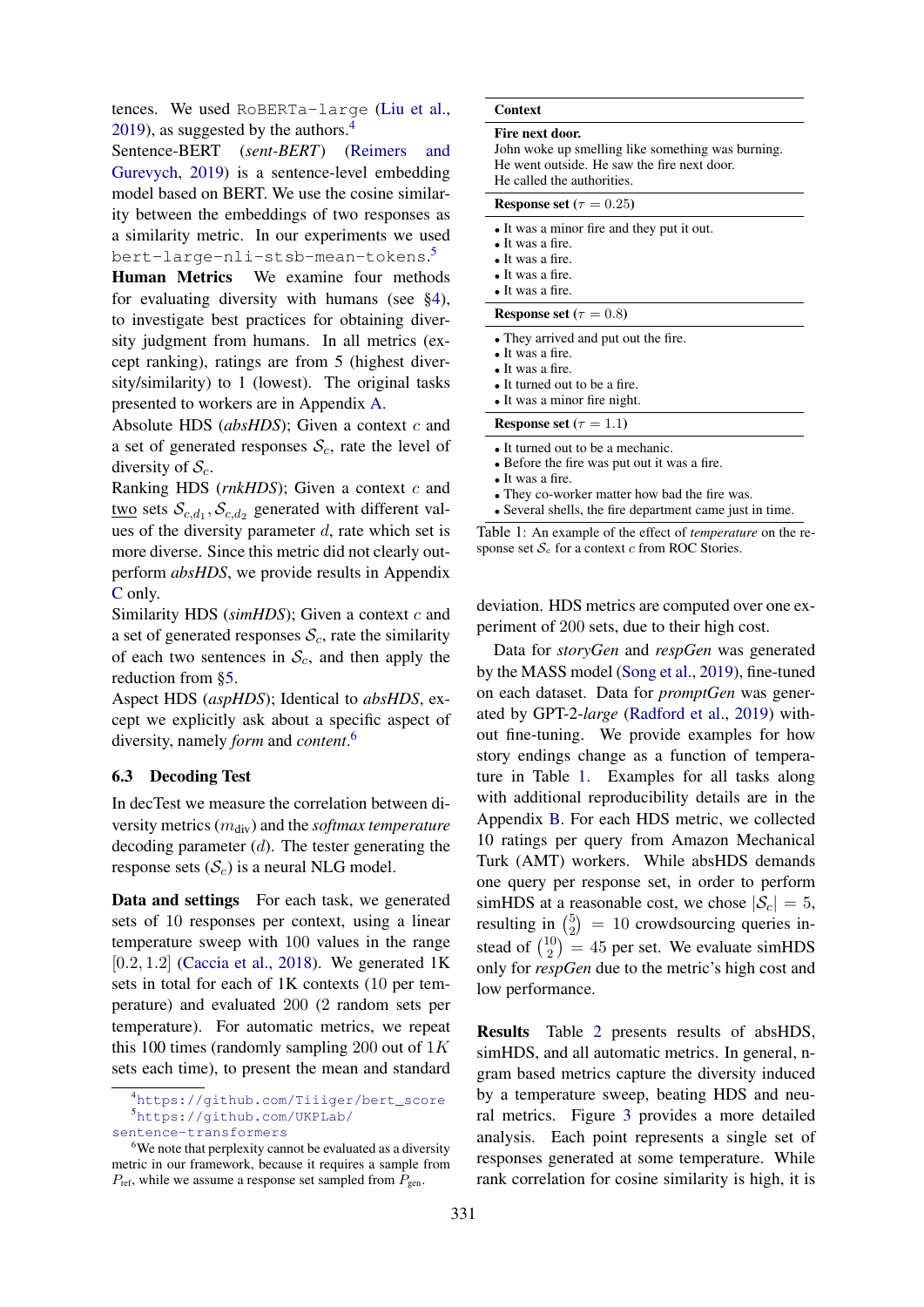<span id="page-6-1"></span>

Figure 3: *decTest*: Scatter plot of n-gram-based (cosine similarity), neural (BERT-STS) and human (absHDS) metrics as a function of temperature for *respGen*. Each point corresponds to a single generated set. Error bars of HDS represent the standard deviation over 10 annotator ratings.

<span id="page-6-0"></span>

|                   | storyGen   | respGen      | promptGen  |
|-------------------|------------|--------------|------------|
| distinct-n        | 0.76(0.03) | 0.89(0.01)   | 0.91(0.01) |
| $cos-sim$         | 0.71(0.04) | 0.89(0.01)   | 0.87(0.02) |
| <b>BERT-STS</b>   | 0.64(0.04) | 0.81(0.02)   | 0.84(0.02) |
| sent-BERT         | 0.65(0.03) | 0.80(0.02)   | 0.74(0.03) |
| <b>BERT-score</b> | 0.69(0.04) | 0.87(0.01)   | 0.88(0.02) |
| absHDS<br>simHDS  | 0.69       | 0.81<br>0.74 | 0.79       |

<span id="page-6-2"></span>distinct-n  $\begin{array}{ccc} 0.91 & (0.01) & 0.84 & (0.02) & 0.61 & (0.05) \\ \cos-\sin & 0.87 & (0.02) & 0.78 & (0.03) & 0.48 & (0.05) \end{array}$  $\cos\text{-sim}$  0.87 (0.02) BERT-STS 0.84 (0.02) 0.74 (0.03) 0.55 (0.05)<br>sent-BERT 0.74 (0.03) 0.63 (0.05) 0.51 (0.05)  $\begin{array}{cccc} 0.74 (0.03) & 0.63 (0.05) & 0.51 (0.05) \\ 0.88 (0.02) & 0.77 (0.03) & 0.57 (0.05) \end{array}$ BERT-score Table 3: *decTest* results for different decoding parameters: Spearman's  $\rho$  (mean and standard deviation) of automatic

Temperature Top-p Top-k

Table 2: *decTest* results: Spearman's ρ correlation between temperature and each metric score (mean and standard deviation). *simHDS* was tested only on *respGen*.

far from linear and reaches high values even at low temperatures, scoring 0.6 Pearson correlation. Conversely, the correlation for BERT-STS and absHDS is more linear, scoring 0.75 and 0.77 Pearson correlation respectively. Thus, Pearson and Spearman correlations disagree on the quality of the different metrics in this case.

While our framework is meant to evaluate diversity metrics, the results of the test let us reflect on the decoding parameters themselves. This result shows that humans perform worse than automatic metrics in this experimental setup, hinting that temperature mostly controls superficial changes to the generated text. Additionally, simHDS performs worse than absHDS although it is 3x more expensive, showing that rating the entire set rather than averaging over pairs is useful.

Other decoding parameters To compare the robustness of our conclusions to other decoding parameters, we repeat it with two additional decoding methods: (a) in *Nucleus (Top-*p*) sampling* we swept linearly over 100 values of  $p$  in the range [0.1, 1.0]; (b) In *Top-*k sampling we swept  $k$  in logarithmic scale over 100 values in the range  $[1, 30K]$  and present the correlation between the

metrics and  $\log_{10}(k)$ . While softmax temperature enables skewing  $P_{LM}$  to a more diverse  $P_{gen}$  using  $\tau > 1$ , both Top-p and Top-k enable only skewing  $P_{LM}$  to a more sharp (hence less diverse)  $P_{gen}$ .

Table [3](#page-6-2) presents results for all automatic metrics using the three decoding methods over *prompt-Gen*. Results for other tasks are in Appendix [C.](#page-11-2) We find that Top-p correlates well with temperature along all three generation tasks, whereas Topk does not correlate with any of them.

#### <span id="page-6-3"></span>6.4 Content Test

metrics for *promptGen*.

In conTest, we measure the correlation between diversity metrics  $(m_{\text{div}})$  and content diversity, represented by a binary parameter  $d \in \{0, 1\}$ . The testers are AMT workers, guided to create sets with high level of *form* diversity and high or low *content* diversity according to d.

Data and settings For each task, we collected 200 sets of 5 responses each (100 sets per class). For high content diversity class, we asked workers to give 5 responses per context, with as different content and structure as possible. Then we asked the same workers to choose a single response they wrote, and rephrase it 5 times such that the original content will be preserved, while changing the form – this set is used for the low content diversity class.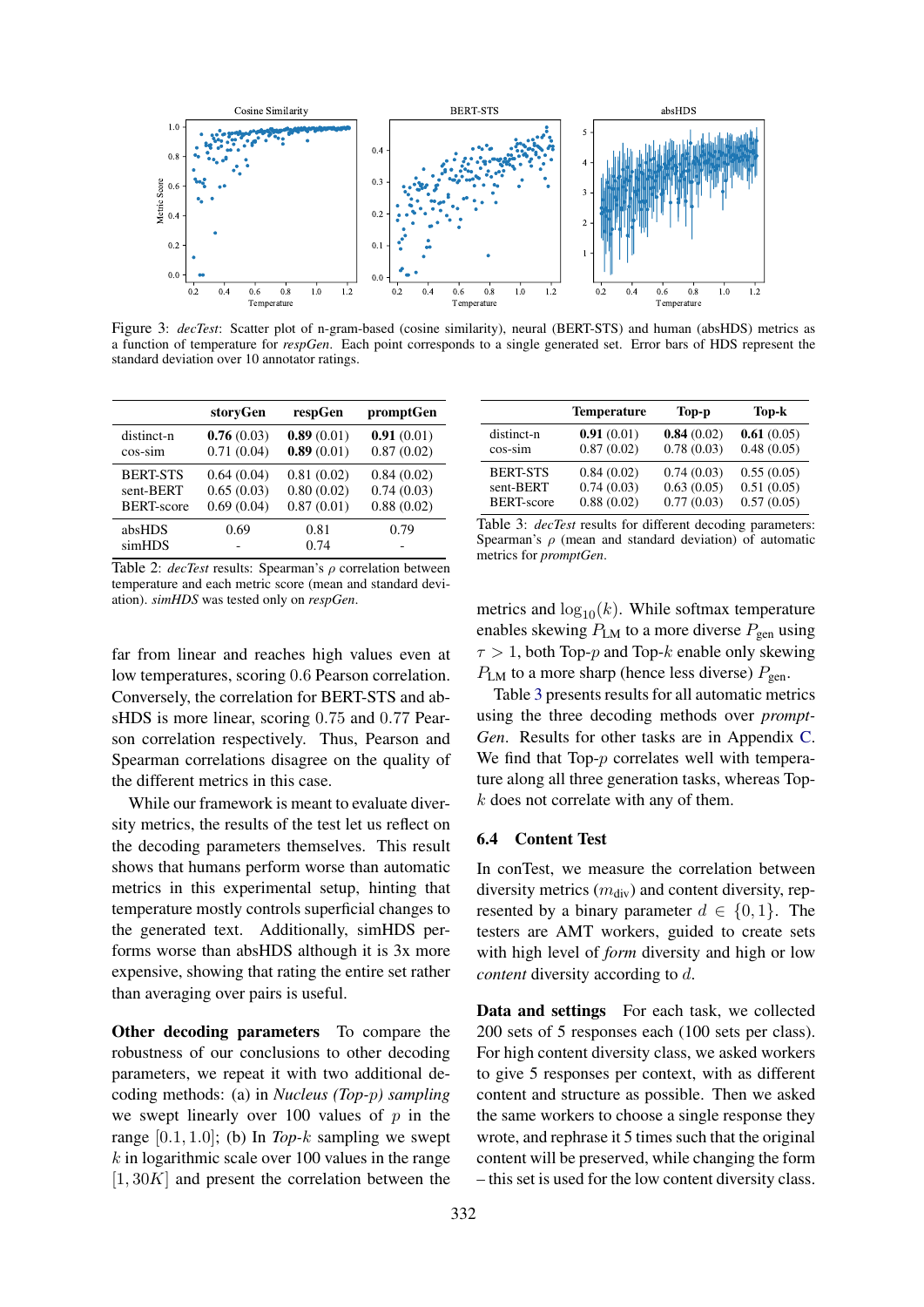<span id="page-7-1"></span>

Figure 4: *conTest*: histograms of metric values of n-gram (distinct n-grams), neural (BERT-Score) and human (absHDS) metrics for *promptGen*. The orange histogram represents the distribution of the *low content diversity class*, the blue histogram represents the distribution of the *high content diversity class* and brown is the intersection between the two. Pointing down triangles represent the threshold  $\eta$  of the optimal classifiers. The histograms show how each metric separates the two classes.

A sample from this data is in Figure [1](#page-0-0) and more samples in Appendix [B.](#page-11-0) For each HDS metric, we collected 10 ratings from crowdsourcing workers, different than the ones who composed the sets.

**Results** In addition to Spearman's  $\rho$ , we report the optimal single-threshold classifier accuracy (OCA), i.e., the best achievable accuracy in predicting the class of a response set (high or low content diversity) for any threshold  $\eta$  on  $m_{div}$ , such that if  $m_{div}(\mathcal{S}_c) > \eta$  the classifier predicts *high diversity*, and otherwise predicts *low diversity*.

Table [4](#page-7-0) shows the results. N-gram-based metrics perform poorly, indicating they do not measure content diversity well. Neural models perform better than n-gram-based metrics (especially sent-BERT), but there is still a clear gap between automatic metrics and humans. Figure [4](#page-7-1) illustrates the typical distributions of n-gram, neural and human metrics. Clearly, HDS separates high and low *content* diversity better than neural metrics. In addition, n-gram-based metrics saturate both classes to near maximal values, similarly to decTest.

Since conTest isolates content diversity, we used aspHDS to directly rate content and form diversity. *Content* aspHDS gets similar scores to *absHDS*, suggesting little gain in asking directly on the tested aspect. *Form* aspHDS gets low scores compared to absHDS, validating that the form diversity of the two classes is similar.

<span id="page-7-2"></span>Content Diversity Benchmark We construct the Metrics for content Diversity (*McDiv*) benchmark, focusing on metrics for content diversity. McDiv is a dataset containing  $6K \{c, S_c\}$  pairs,  $(2K)$  for each storyGen, respGen and prompt-Gen) collected as described in this section. Mc-

<span id="page-7-0"></span>

|                           | storyGen |            | respGen |            | promptGen |      |
|---------------------------|----------|------------|---------|------------|-----------|------|
|                           | $\rho$   | <b>OCA</b> | $\rho$  | <b>OCA</b> | $\rho$    | OCA  |
| distinct-n                | 0.57     | 0.77       | 0.34    | 0.67       | 0.33      | 0.68 |
| cos-sim                   | 0.56     | 0.77       | 0.33    | 0.66       | 0.36      | 0.67 |
| <b>BERT-STS</b>           | 0.6      | 0.78       | 0.46    | 0.72       | 0.65      | 0.82 |
| sent-BERT                 | 0.77     | 0.90       | 0.59    | 0.79       | 0.68      | 0.81 |
| <b>BERT-score</b>         | 0.59     | 0.77       | 0.49    | 0.74       | 0.4       | 0.69 |
| absHDS                    | 0.85     | 0.95       | 0.63    | 0.81       | 0.78      | 0.89 |
| aspHDS <sub>form</sub>    | 0.35     | 0.65       | 0.56    | 0.79       | 0.4       | 0.68 |
| aspHDS <sub>content</sub> | 0.84     | 0.94       | 0.67    | 0.83       | 0.75      | 0.88 |

| Table 4: <i>conTest</i> results: Spearman's $(\rho)$ correlation between |
|--------------------------------------------------------------------------|
| a set's class and each metric score.                                     |

Div contains a subset of  $3K$  examples, termed *McDivnuggets*, in which *form* diversity was neutralized, providing a difficult meta-evaluation challenge. McDiv<sub>nuggets</sub> was sampled to ensure that the correlation of *distinct-n* (a form diversity metric) is zero over this subset. Applying conTest over the data shows that n-gram based metrics obtain near-zero values on McDiv<sub>nuggets</sub> as expected, and all neural metrics perform substantially worse on McDiv<sub>nuggets</sub> than on McDiv. On conTest, we obtain absHDS annotations for more than 200 random samples from  $McDiv_{nugeets}$  and obtain 0.7 Spearman's  $\rho$  for the respGen task, substantially higher than the best performing neural metric (sent-BERT) score at 0.6. Details and con-Test results can be found in Appendix [C.](#page-11-2)

HDS Stability: Picking Parameter Values HDS experiments demand expensive human labor. Thus, we need to carefully choose the number of sets and different ratings we ask per set, to get reliable results in a reasonable budget. To this end, we conducted two series of experiments, once increasing the number of sets, and again increasing the number of ratings per sets. By observing results along those two series, we chose to use 200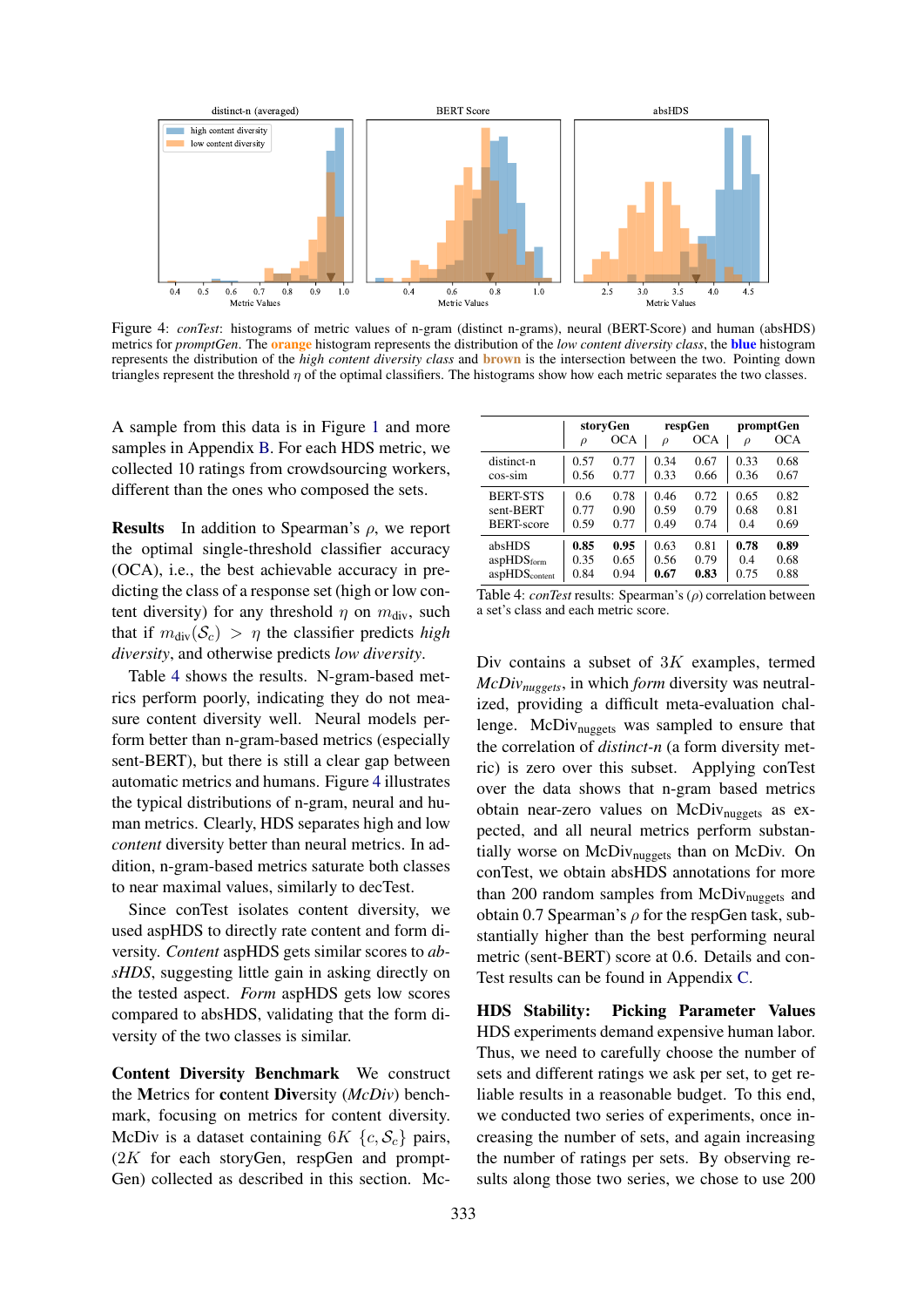<span id="page-8-6"></span>

Figure 5: conTest *absHDS* results depends on the number of ratings per set and the number of sets.

sets and 10 ratings per set for all experiments the minimal values in which results are confidently stable. Results are presented in Figure [5.](#page-8-6)

## 7 Aspects of Diversity

In this work, we focused on the two primary aspects of diversity: *content* diversity (What to say?) and *form* diversity (How to say it?). In Figure [1,](#page-0-0) Both sets are diverse, but *Set B* is only form diverse, as all answers deliver the same massage, whereas *Set A* is diverse in both form and content.

Furthermore, we can observe aspects of diversity as having a tree-like structure, where both content and form diversity can be divided to subaspects: Content diversity (e.g. answering the question *"How are you today?"*) can be expressed by using different *sentiment* (*"I'm doing good."* vs. *"I'm so glad you asked! I'm really doing good."*), different *relevance* (*"I'm fine"* vs. *"Did you watch the game last night?"*), and more. Form diversity can be divided into sub-aspects as well: *syntactic* diversity (*"Someone took it from me."* vs. *"It was taken from me."*) or *lexical* diversity (*"I feel fine."* vs. *"I feel very well."*). Even those sub-aspects can be further divided. For example, a sub-aspect of lexical diversity is *register* diversity (*"How are you?"* vs. *"Sup bro?"*).

Another observation is that different aspects are not orthogonal, that is, changing one aspect may lead to changes in other aspects. Specifically, we observe that while it is relatively easy to produce high form diversity with low content diversity (*Set B* in Figure [1\)](#page-0-0), it is almost impossible to diversify content without changing form. This observation was important during the design of conTest.

#### 8 Conclusions

This work presents a framework for evaluating diversity metrics as a step toward standardized evaluation. We limit the scope of this work to differences between *form* and *content* diversity, which are key towards understanding different aspects of diversity. Future work can explore other aspects of diversity, e.g. testing *sentiment* diversity, as proposed in [§3.](#page-2-1) We urge researchers to use this framework as a platform for developing new diversity metrics and establishing their efficiency.

#### Acknowledgements

We thank Aya Meltzer-Asscher for linguistic advice, and Or Nachmias, Ben Bogin, Mor Geva, Omer Goldman and Ohad Rubin for their useful suggestions and references. This research was partially supported by The Israel Science Foundation grant 942/16, The Yandex Initiative for Machine Learning and the European Research Council (ERC) under the European Union Horizons 2020 research and innovation programme (grant ERC DELPHI 802800).

#### References

- <span id="page-8-1"></span>David H Ackley, Geoffrey E Hinton, and Terrence J Sejnowski. 1985. A learning algorithm for boltzmann machines. *Cognitive science*, 9(1):147–169.
- <span id="page-8-0"></span>Daniel Adiwardana, Minh-Thang Luong, David R So, Jamie Hall, Noah Fiedel, Romal Thoppilan, Zi Yang, Apoorv Kulshreshtha, Gaurav Nemade, Yifeng Lu, et al. 2020. Towards a human-like opendomain chatbot. *arXiv preprint arXiv:2001.09977*.
- <span id="page-8-2"></span>Massimo Caccia, Lucas Caccia, William Fedus, Hugo Larochelle, Joelle Pineau, and Laurent Charlin. 2018. Language gans falling short. *arXiv preprint arXiv:1811.02549*.
- <span id="page-8-5"></span>Daniel Cer, Mona Diab, Eneko Agirre, Iñigo Lopez-Gazpio, and Lucia Specia. 2017. Semeval-2017 task 1: Semantic textual similarity multilingual and crosslingual focused evaluation. In *Proceedings of the 11th International Workshop on Semantic Evaluation (SemEval-2017)*, pages 1–14.
- <span id="page-8-4"></span>Cristian Danescu-Niculescu-Mizil and Lillian Lee. 2011. Chameleons in imagined conversations: A new approach to understanding coordination of linguistic style in dialogs. In *Proceedings of the Workshop on Cognitive Modeling and Computational Linguistics, ACL 2011*.
- <span id="page-8-3"></span>Jacob Devlin, Ming-Wei Chang, Kenton Lee, and Kristina Toutanova. 2019. Bert: Pre-training of deep bidirectional transformers for language understanding. In *Proceedings of the 2019 Conference of the North American Chapter of the Association for Computational Linguistics: Human Language Technologies, Volume 1 (Long and Short Papers)*, pages 4171–4186.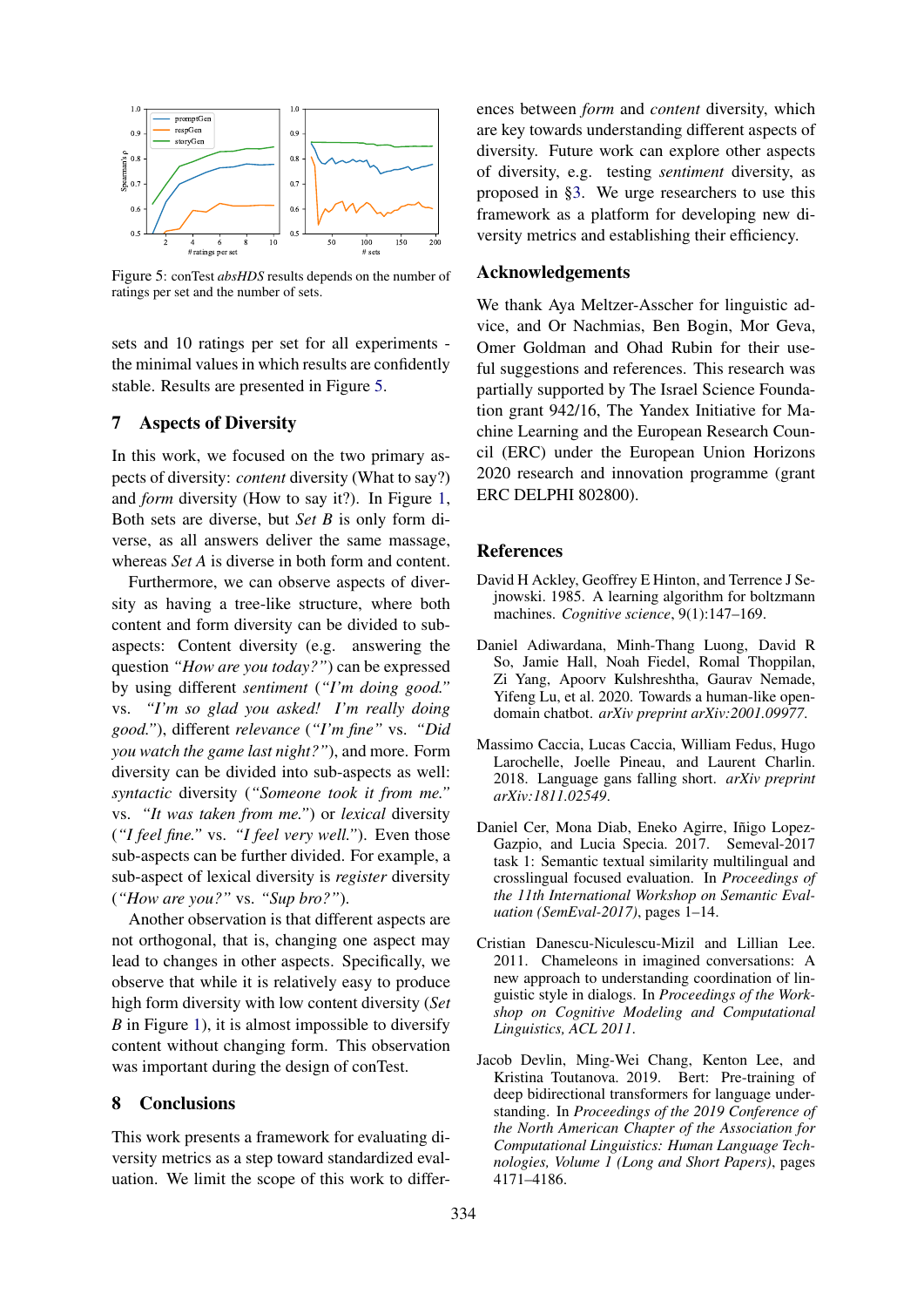- <span id="page-9-6"></span>Wenchao Du and Alan W Black. 2019. Boosting dialog response generation. In *Proceedings of the 57th Annual Meeting of the Association for Computational Linguistics*, pages 38–43.
- <span id="page-9-13"></span>Ondřej Dušek, Jekaterina Novikova, and Verena Rieser. 2020. Evaluating the state-of-the-art of end-to-end natural language generation: The e2e nlg challenge. *Computer Speech & Language*, 59:123–156.
- <span id="page-9-2"></span>Angela Fan, Yacine Jernite, Ethan Perez, David Grangier, Jason Weston, and Michael Auli. 2019. Eli5: Long form question answering. In *Proceedings of the 57th Annual Meeting of the Association for Computational Linguistics*, pages 3558–3567.
- <span id="page-9-10"></span>Angela Fan, Mike Lewis, and Yann Dauphin. 2018. Hierarchical neural story generation. In *Proceedings of the 56th Annual Meeting of the Association for Computational Linguistics (Volume 1: Long Papers)*, pages 889–898.
- <span id="page-9-16"></span>Asma Ghandeharioun, Judy Hanwen Shen, Natasha Jaques, Craig Ferguson, Noah Jones, Agata Lapedriza, and Rosalind Picard. 2019. Approximating interactive human evaluation with self-play for open-domain dialog systems. In *Advances in Neural Information Processing Systems*, pages 13658– 13669.
- <span id="page-9-18"></span>Wael H Gomaa, Aly A Fahmy, et al. 2013. A survey of text similarity approaches. *International Journal of Computer Applications*, 68(13):13–18.
- <span id="page-9-7"></span>Tatsunori Hashimoto, Hugh Zhang, and Percy Liang. 2019. Unifying human and statistical evaluation for natural language generation. In *Proceedings of the 2019 Conference of the North American Chapter of the Association for Computational Linguistics: Human Language Technologies, Volume 1 (Long and Short Papers)*, pages 1689–1701.
- <span id="page-9-5"></span>Ari Holtzman, Jan Buys, Maxwell Forbes, and Yejin Choi. 2019. The curious case of neural text degeneration. *arXiv preprint arXiv:1904.09751*.
- <span id="page-9-15"></span>Yi-An Lai, Xuan Zhu, Yi Zhang, and Mona Diab. 2020. Diversity, density, and homogeneity: Quantitative characteristic metrics for text collections. *arXiv preprint arXiv:2003.08529*.
- <span id="page-9-9"></span>Mike Lewis, Denis Yarats, Yann Dauphin, Devi Parikh, and Dhruv Batra. 2017. Deal or no deal? end-to-end learning of negotiation dialogues. In *Proceedings of the 2017 Conference on Empirical Methods in Natural Language Processing*, pages 2443–2453.
- <span id="page-9-4"></span>Jiwei Li, Michel Galley, Chris Brockett, Jianfeng Gao, and Bill Dolan. 2016a. A diversity-promoting objective function for neural conversation models. In *Proceedings of the 2016 Conference of the North American Chapter of the Association for Computational Linguistics: Human Language Technologies*, pages 110–119.
- <span id="page-9-12"></span>Jiwei Li, Michel Galley, Chris Brockett, Jianfeng Gao, and Bill Dolan. 2016b. [A diversity-promoting ob](https://doi.org/10.18653/v1/N16-1014)[jective function for neural conversation models.](https://doi.org/10.18653/v1/N16-1014) In *Proceedings of the 2016 Conference of the North American Chapter of the Association for Computational Linguistics: Human Language Technologies*, pages 110–119, San Diego, California. Association for Computational Linguistics.
- <span id="page-9-3"></span>Jiwei Li, Will Monroe, and Dan Jurafsky. 2016c. A simple, fast diverse decoding algorithm for neural generation. *arXiv preprint arXiv:1611.08562*.
- <span id="page-9-11"></span>Junyi Li, Wayne Xin Zhao, Ji-Rong Wen, and Yang Song. 2019. Generating long and informative reviews with aspect-aware coarse-to-fine decoding. In *Proceedings of the 57th Annual Meeting of the Association for Computational Linguistics*, pages 1969– 1979.
- <span id="page-9-0"></span>Zhongyang Li, Xiao Ding, and Ting Liu. 2018. Generating reasonable and diversified story ending using sequence to sequence model with adversarial training. In *Proceedings of the 27th International Conference on Computational Linguistics*, pages 1033– 1043.
- <span id="page-9-20"></span>Yinhan Liu, Myle Ott, Naman Goyal, Jingfei Du, Mandar Joshi, Danqi Chen, Omer Levy, Mike Lewis, Luke Zettlemoyer, and Veselin Stoyanov. 2019. Roberta: A robustly optimized bert pretraining approach. *arXiv preprint arXiv:1907.11692*.
- <span id="page-9-14"></span>Christopher D Manning, Christopher D Manning, and Hinrich Schütze. 1999. Foundations of statistical *natural language processing*. MIT press.
- <span id="page-9-19"></span>Nasrin Mostafazadeh, Nathanael Chambers, Xiaodong He, Devi Parikh, Dhruv Batra, Lucy Vanderwende, Pushmeet Kohli, and James Allen. 2016. [A cor](https://doi.org/10.18653/v1/N16-1098)[pus and cloze evaluation for deeper understanding of](https://doi.org/10.18653/v1/N16-1098) [commonsense stories.](https://doi.org/10.18653/v1/N16-1098) In *Proceedings of the 2016 Conference of the North American Chapter of the Association for Computational Linguistics: Human Language Technologies*, pages 839–849, San Diego, California. Association for Computational Linguistics.
- <span id="page-9-1"></span>Liangming Pan, Wenqiang Lei, Tat-Seng Chua, and Min-Yen Kan. 2019. Recent advances in neural question generation. *arXiv preprint arXiv:1905.08949*.
- <span id="page-9-8"></span>Kishore Papineni, Salim Roukos, Todd Ward, and Wei-Jing Zhu. 2002. Bleu: a method for automatic evaluation of machine translation. In *Proceedings of the 40th annual meeting on association for computational linguistics*, pages 311–318. Association for Computational Linguistics.
- <span id="page-9-17"></span>Alec Radford, Jeffrey Wu, Rewon Child, David Luan, Dario Amodei, and Ilya Sutskever. 2019. Language models are unsupervised multitask learners.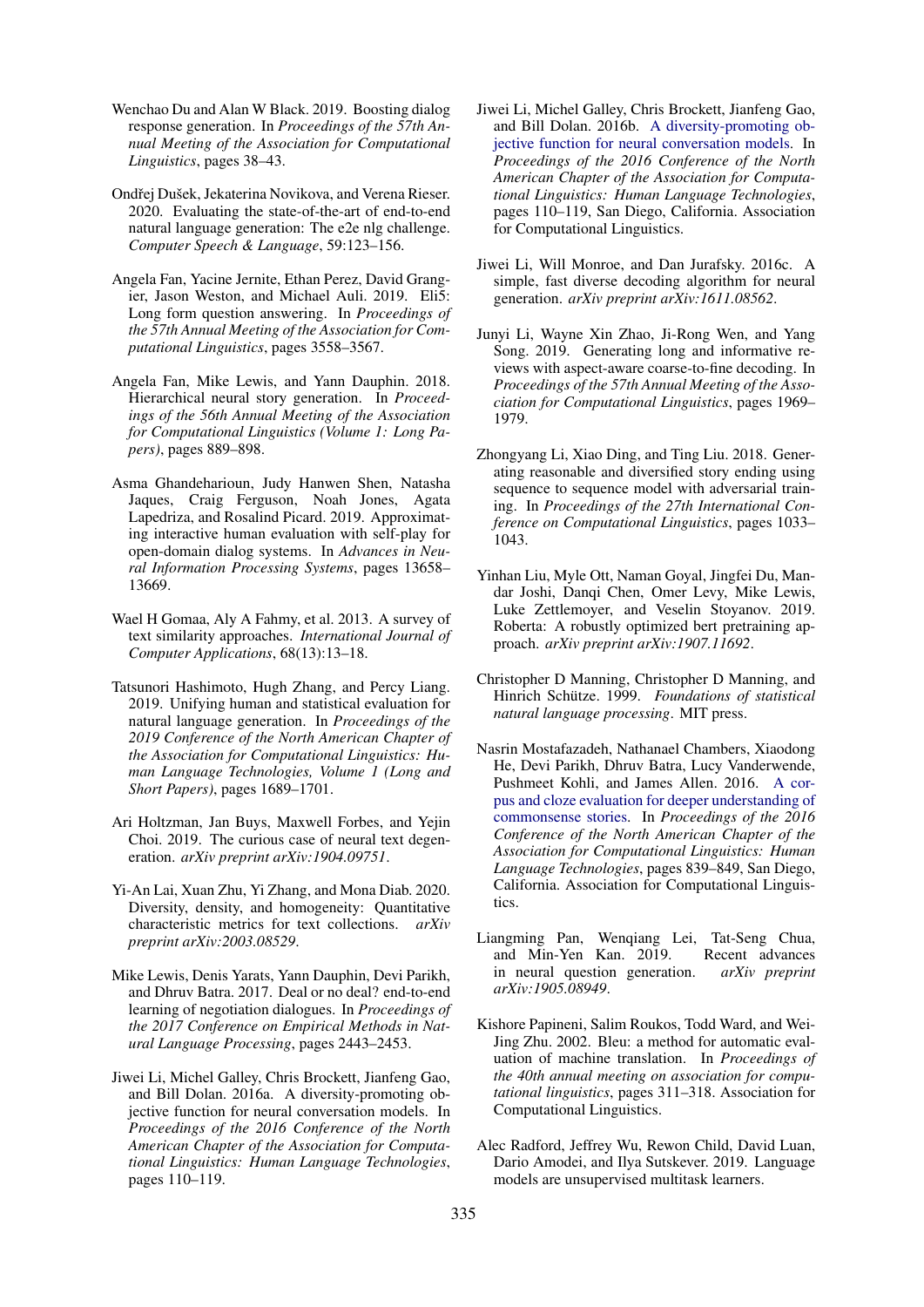- <span id="page-10-9"></span>Nils Reimers and Iryna Gurevych. 2019. Sentencebert: Sentence embeddings using siamese bertnetworks. In *Proceedings of the 2019 Conference on Empirical Methods in Natural Language Processing and the 9th International Joint Conference on Natural Language Processing (EMNLP-IJCNLP)*, pages 3973–3983.
- <span id="page-10-1"></span>Manasvi Sagarkar, John Wieting, Lifu Tu, and Kevin Gimpel. 2018. Quality signals in generated stories. In *Proceedings of the Seventh Joint Conference on Lexical and Computational Semantics*, pages 192– 202.
- <span id="page-10-6"></span>Raphael Shu, Hideki Nakayama, and Kyunghyun Cho. 2019. Generating diverse translations with sentence codes. In *Proceedings of the 57th Annual Meeting of the Association for Computational Linguistics*, pages 1823–1827.
- <span id="page-10-10"></span>Kaitao Song, Xu Tan, Tao Qin, Jianfeng Lu, and Tie-Yan Liu. 2019. Mass: Masked sequence to sequence pre-training for language generation. In *International Conference on Machine Learning*, pages 5926–5936.
- <span id="page-10-4"></span>Guy Tevet, Gavriel Habib, Vered Shwartz, and Jonathan Berant. 2019. Evaluating text gans as language models. In *Proceedings of the 2019 Conference of the North American Chapter of the Association for Computational Linguistics: Human Language Technologies, Volume 1 (Long and Short Papers)*, pages 2241–2247.
- <span id="page-10-2"></span>Qingyun Wang, Lifu Huang, Zhiying Jiang, Kevin Knight, Heng Ji, Mohit Bansal, and Yi Luan. 2019. Paperrobot: Incremental draft generation of scientific ideas. In *Proceedings of the 57th Annual Meeting of the Association for Computational Linguistics*, pages 1980–1991.
- <span id="page-10-7"></span>Pengcheng Yang, Lei Li, Fuli Luo, Tianyu Liu, and Xu Sun. 2019. Enhancing topic-to-essay generation with external commonsense knowledge. In *Proceedings of the 57th Annual Meeting of the Association for Computational Linguistics*, pages 2002– 2012.
- <span id="page-10-3"></span>Lantao Yu, Weinan Zhang, Jun Wang, and Yong Yu. 2017. Seqgan: Sequence generative adversarial nets with policy gradient. In *Thirty-First AAAI Conference on Artificial Intelligence*.
- <span id="page-10-0"></span>Tianyi Zhang, Varsha Kishore, Felix Wu, Kilian Q Weinberger, and Yoav Artzi. 2019a. Bertscore: Evaluating text generation with bert. *arXiv preprint arXiv:1904.09675*.
- <span id="page-10-8"></span>Xinyuan Zhang, Yi Yang, Siyang Yuan, Dinghan Shen, and Lawrence Carin. 2019b. Syntax-infused variational autoencoder for text generation. In *Proceedings of the 57th Annual Meeting of the Association for Computational Linguistics*, pages 2069–2078.

<span id="page-10-5"></span>Yaoming Zhu, Sidi Lu, Lei Zheng, Jiaxian Guo, Weinan Zhang, Jun Wang, and Yong Yu. 2018. Texygen: A benchmarking platform for text generation models. In *The 41st International ACM SIGIR Conference on Research & Development in Information Retrieval*, pages 1097–1100.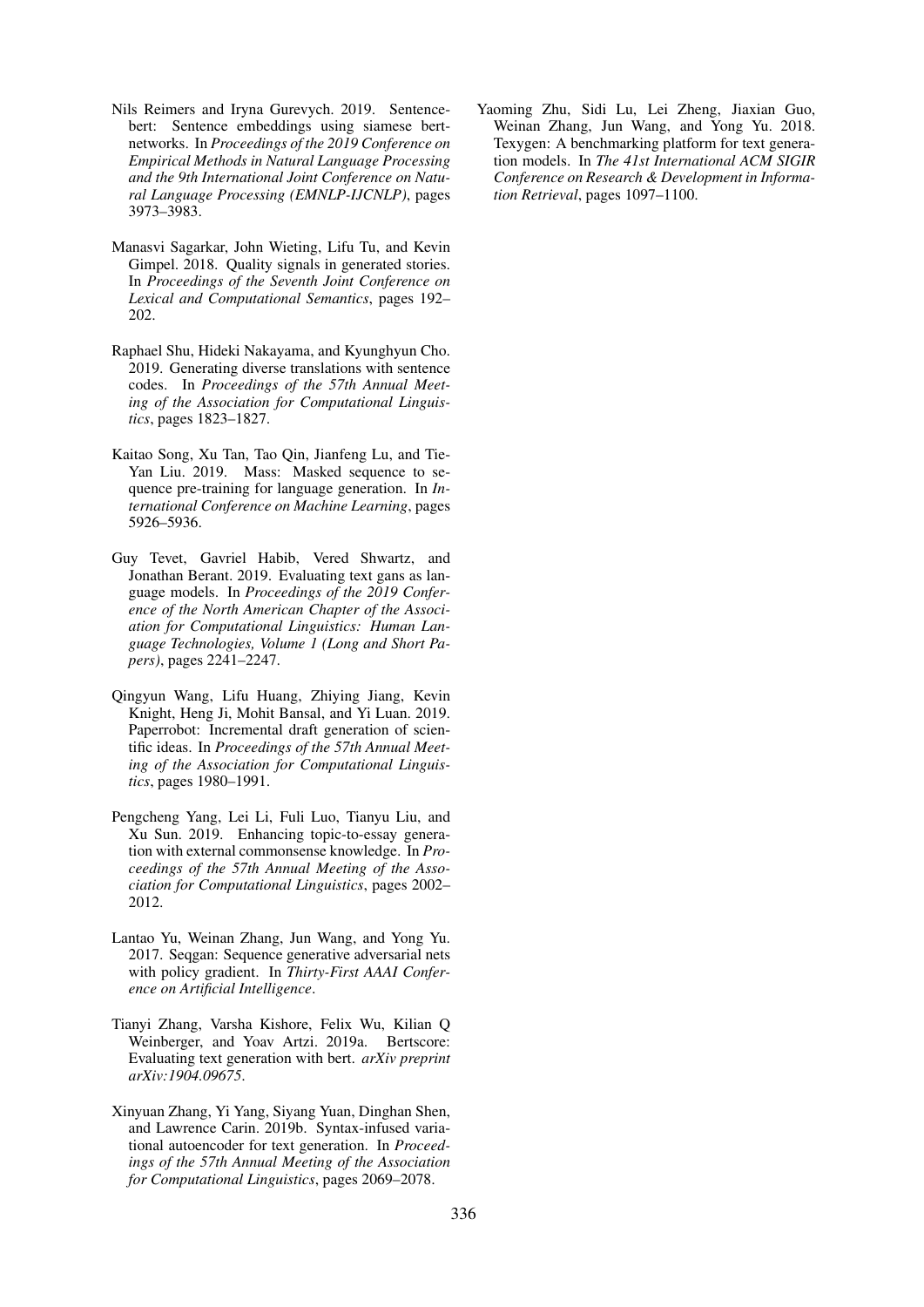#### <span id="page-11-1"></span>A HDS Questionnaires

All Human scores for HDS metrics were collected using Amazon Mechanical Turk (AMT) crowdsourcing platform by English native-speaking workers that were specifically qualified for this task. Figure [7](#page-17-0) presents the warm-up part, common for all HDS questionnaires. Before asking workers to rate the diversity of each set, we first asked them to generate a response for the context themselves, to make sure they read it. To neutralize the effect of the responses' quality on the workers, we also asked the workers to rate the quality of the first response in the set, then explicitly instructed them to ignore quality when rating diversity.

Figures [8](#page-18-0) to [11](#page-20-0) present the diversity questions of absHDS, aspHDS, rnkHDS and simHDS as appeared in the AMT questionnaires.

Costs For HDS metrics that require one query per response set (i.e. absHDS, rnkHDS, aspDHS), the cost for a single rating was 0.18\$. We collected 10 ratings per response set, and conduct each experiment with 200 sets, hence the total cost for an experiment was 360\$. In the case of simHDS, the response set size was 5, and the number of queries needed per set is  $\binom{5}{2}$  $\binom{5}{2}$  = 10. The cost of a single rating for this task was 0.056\$, and with the same multipliers, the total cost for an experiment was 1120\$, three times more expensive.

## <span id="page-11-0"></span>B Data Samples

#### B.1 Decoding Test (decTest)

Tables [11](#page-14-0) to [19](#page-19-0) present data samples from storyGen, respGen and promptGen with the neural testers of decTest, as detailed in [§6.](#page-4-1) Each table presents two contexts and three response sets per context. Each response set was generated with a different value of decoding parameter for the three decoding methods: softmax temperature, Nucleus sampling, and Top-k.

#### B.2 Content Test (conTest)

Tables [20](#page-19-1) to [22](#page-20-1) present data samples from storyGen, respGen and promptGen with the human testers of conTest, as detailed in [§6.](#page-4-1) Each table presents two contexts and two response sets per context - one for the *low* content diversity class and one for the *high* content diversity class.

#### <span id="page-11-2"></span>C Additional Experiments

## C.1 Decoding Test (decTest)

Comparing decTest results of storyGen to other tasks (Table [2\)](#page-6-0), this task is characterised with noisier scores for all metrics (Figures [3](#page-6-1) and [6\)](#page-12-0), hence lower  $\rho$  values and higher variance. A possible explanation is larger effect of  $c$  on the distribution  $P_{gen}(s|c)$  in this task.

Tables [3,](#page-6-2) [6](#page-13-0) and [7,](#page-13-1) present decTest absolute scoring experiment using *temperature*, *nucleus sampling* and *Top-k* decoding parameters as d. Top-k consistently yields lower  $\rho$  compared to other decoding parameters, especially for storyGen task. This implies that Top-k represents diversity less reliably than other methods.

Ranking experiment To examine whether we can improve correlation by asking humans to *rank* diversity, rather than providing an absolute score, we designed a ranking version of decTest. Each context is given along with two sets (5 samples each), produced with different temperature values. We sweep over temperature differences instead of the absolute temperature values. The human metric in this setting is *rnkHDS* (see [§6.2\)](#page-4-2), and the automatic metrics are the difference between the scores each of the two sets got.

We report two measures; The first is Spearman's  $\rho$  between the metric and the temperature difference. The second is accuracy, i.e., whether the metric can predict which set has higher temperature (e.g., in automatic metrics this is whether the sign of the temperature difference and the sign of metric score difference agree).<sup>[7](#page-11-3)</sup>

Table [5](#page-12-1) summarizes the ranking test results. We observe that humans are better at ranking compared to giving absolute scores (Table [2\)](#page-6-0), and are doing as well as automatic metrics. However, the scores of all automatic metrics also improve, making it difficult to separate between the different metrics.

#### C.2 Metrics for Content Diversity (McDiv)

As elaborated in § [6.4,](#page-7-2) McDiv is a dataset containing  $6K \{c, S_c\}$  pairs,  $(2K$  for each storyGen, respGen and promptGen) collected as described in [§6.4.](#page-6-3) McDiv<sub>nuggets</sub> is a 3K subset of McDiv, in which *form* diversity is neutralized, providing a difficult meta-evaluation challenge. McDiv<sub>nuggets</sub> was sampled in a manner that causing *distinct-n*

<span id="page-11-3"></span> $7$ We consider ties in the metric difference score as a miss.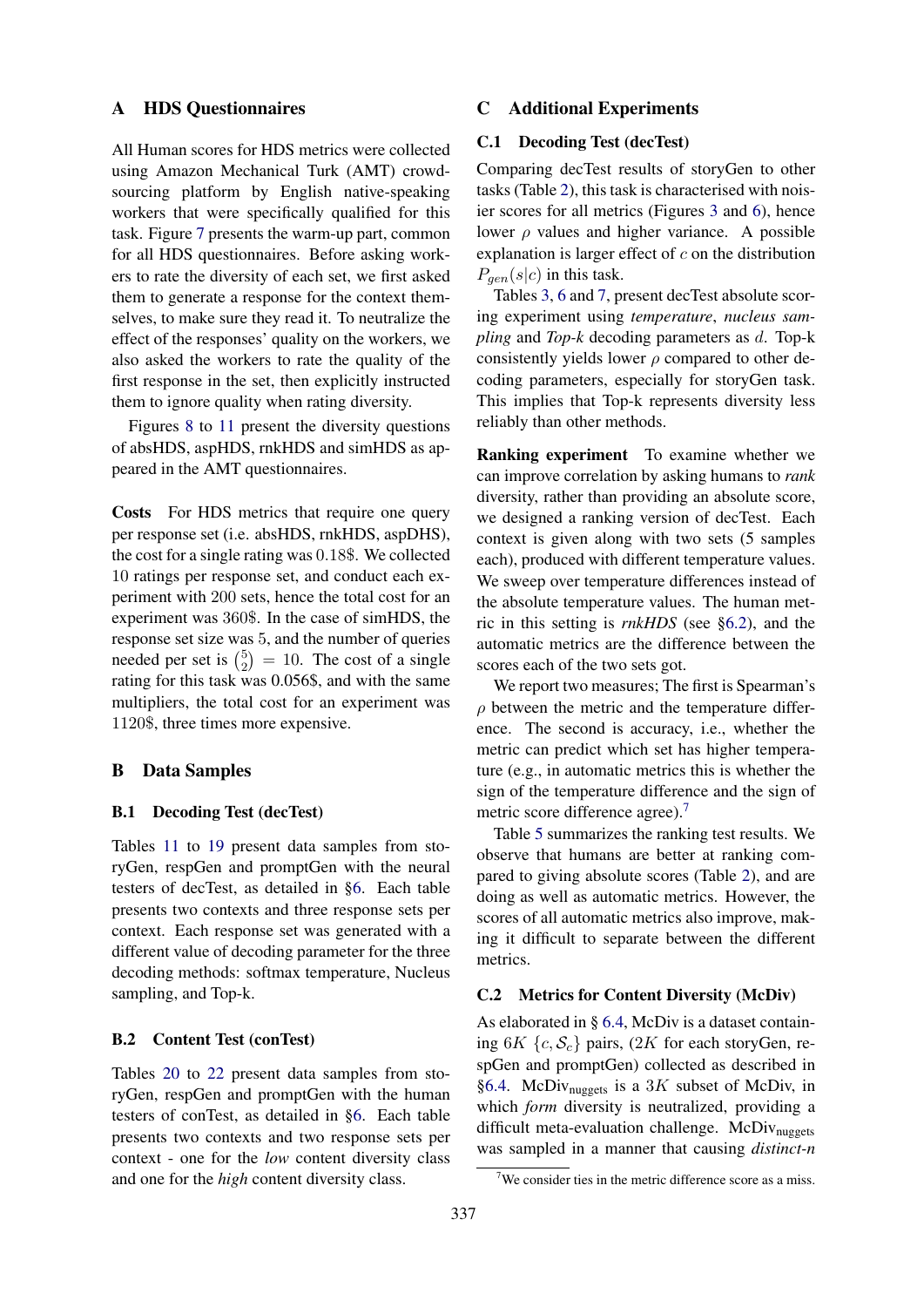<span id="page-12-0"></span>

Figure 6: decTest: Scatter plot of n-gram-based (cosine similarity), neural (BERT-STS) and human (absHDS) metrics as a function of temperature for *storyGen*. Each point corresponds to a single generated set. Error bars of HDS represent the standard deviation over 10 annotator ratings.

<span id="page-12-1"></span>

|                   | storyGen |      |        | respGen | promptGen |      |
|-------------------|----------|------|--------|---------|-----------|------|
|                   | ρ        | acc  | $\rho$ | acc     | $\rho$    | acc  |
| distinct-n        | 0.88     | 0.88 | 0.86   | 0.9     | 0.91      | 0.91 |
| cos-sim           | 0.86     | 0.88 | 0.87   | 0.91    | 0.9       | 0.91 |
| <b>BERT-STS</b>   | 0.84     | 0.84 | 0.85   | 0.88    | 0.9       | 0.89 |
| sent-BERT         | 0.85     | 0.86 | 0.83   | 0.85    | 0.85      | 0.85 |
| <b>BERT-score</b> | 0.88     | 0.89 | 0.88   | 0.89    | 0.91      | 0.9  |
| mkHDS             | 0.87     | 0.89 | 0.89   | 0.9     | 0.89      | 0.88 |

Table 5: *decTest* ranking results: Spearman's (ρ) correlation between temperature differences and each metric score. Accuracy (acc) of classifying which set has the higher temperature. Standard deviation is up to 0.02 for all automatic metrics for both Spearman's correlation and accuracy.

metric to score zero correlation in conTest over this subset. The method of sub-sampling was meant to approximately equalize the distributions of the two classes, *low* and *high* content diversity, over the scores of distinct-n metric, and was performed as follows:

- Sort all collected samples (from both *low* and *high* content diversity classes) according to their *distinct-n* score.
- Divide the sorted samples to groups with fixed size (40 samples each in our case).
- From each such group, randomly sample the same amount of samples for each of the two classes. For example, if a group contains 5 *low* content diversity samples and 35 *high* content diversity samples, we can sample at most 5 samples for each class.

Resutls We applied conTest for all the collected data for each of the three NLG tasks (see Tables [8](#page-13-2) and [9\)](#page-13-3). By design, n-gram based metrics score near-zero correlation on McDiv<sub>nuggets</sub>, making *high* and *low* content diversity classes almost indistinguishable for those metrics, which relay on text surface level features only. Neural metrics perform strictly worse on  $McDiv_{n\omega\text{eets}}$  than McDiv. In addition, we applied conTest on 200 randomly sampled  $\{c, S_c\}$  pairs from McDiv<sub>nuggets</sub> for respGen task (see table [10\)](#page-13-4). Compared to Table [4,](#page-7-0) The gap between the best performing neural metrics (sent-BERT) and absHDS was increased in favor to HDS (0.04 compared to 0.1 difference in Spearman's  $\rho$ ).

## D Additional Reproducibility Details

Collected data and code All the collected data, metric scores per samples for each of decTest and conTest, as well as code for running and visualizing the tests, are publicly available $8$ . The collection methods are elaborated in Section [6.](#page-4-1)

Original data We provide additional data for the original three datasets used in Section [6.](#page-4-1)

- ROC Stories dataset<sup>[9](#page-12-3)</sup> [\(Mostafazadeh et al.,](#page-9-19) [2016\)](#page-9-19) used for storyGen task contains 96K/1K/1K train/validation/test titles and five-sentence stories. We used the samples without pre-processing for both fine-tuning MASS model and generate samples for our tests.
- Reddit comment-response dataset used for respGen task contains 37M/1M/1M train/validation/test comment - response pairs, extracted from the social website <reddit.com> scraped by <pushshift.io> followed by the pre-process described in

<span id="page-12-2"></span><sup>8</sup>[https://github.com/GuyTevet/](https://github.com/GuyTevet/diversity-eval) [diversity-eval](https://github.com/GuyTevet/diversity-eval)

<span id="page-12-3"></span><sup>9</sup><www.cs.rochester.edu/nlp/rocstories/>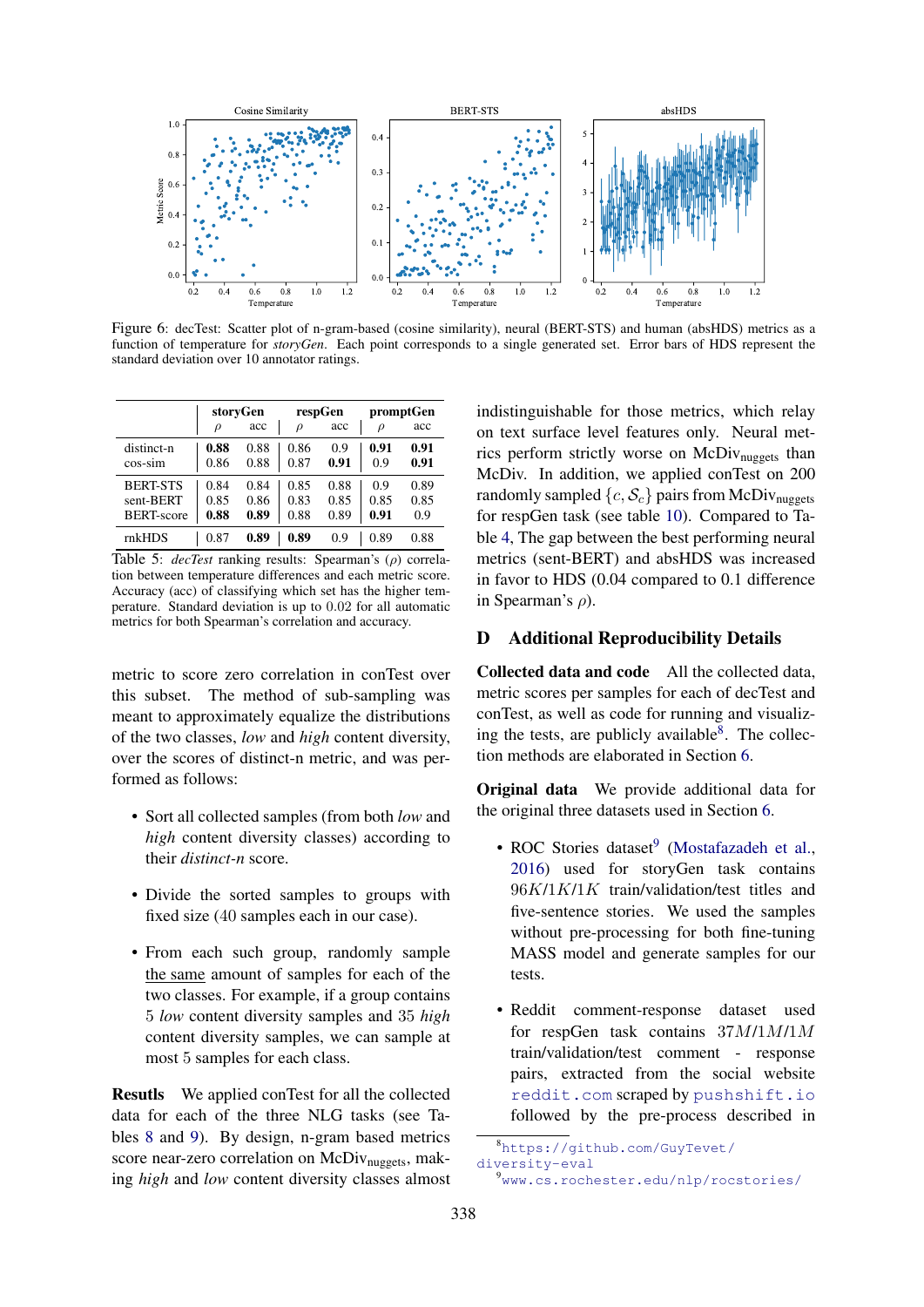[\(Hashimoto et al.,](#page-9-7) [2019\)](#page-9-7). We used the samples without further processing for both fine-tuning MASS model and generate samples for our tests. To the best of our knowledge, this dataset is not publicly available at the moment.

• CMDC dataset $^{10}$  $^{10}$  $^{10}$  [\(Danescu-Niculescu-](#page-8-4)[Mizil and Lee,](#page-8-4) [2011\)](#page-8-4) contains 108K/30K train/test sentence-response pairs extracted from movie scripts. We extracted the first three words from the sentences (used as contexts for the original task) to be the context of our task. We did not use this data for training since we used GPT-2 without fine-tuning for promptGen.

Auto-generated data For decTest, we used two pre-trained generative models for generating responses given the contexts:

- For storyGen and respGen tasks, we used MASS[11](#page-13-6) [\(Song et al.,](#page-10-10) [2019\)](#page-10-10) (6L-1024H-8A architecture suggested by the authors), pretraind as described in the original paper. For each task separately, we fine-tuned MASS using the training division of the dataset corresponding to the task. Fine-tuning was done using 200K examples over 30 epochs, and took 23 hours using a single *TITAN Xp* GPU core. Inference with the fine-tuned model takes 65 milliseconds on average per response set containing 10 responses with the same GPU core.
- For promptGen task, we used Hugging-Face implementation<sup>[12](#page-13-7)</sup> of GPT-2 *large* (36-layer, 1280-hidden, 20-heads, 774M parameters) [\(Radford et al.,](#page-9-17) [2019\)](#page-9-17) pre-traind as described in the original paper. We used this model as-is, without fine-tuning. Inference takes 0.6 second on average per response set containing 10 responses with a single *TITAN Xp* GPU core.

Tests Runtime Given metric scores per sample, running each of the tests with 200 samples takes less than a minute on a standard *Intel i7* CPU.

<span id="page-13-0"></span>

|                   | <b>Temperature</b> | Top-p      | Top-k      |
|-------------------|--------------------|------------|------------|
| distinct-n        | 0.76(0.03)         | 0.69(0.03) | 0.2(0.06)  |
| $cos-sim$         | 0.71(0.04)         | 0.66(0.03) | 0.16(0.06) |
| <b>BERT-STS</b>   | 0.64(0.04)         | 0.58(0.04) | 0.2(0.07)  |
| sent-BERT         | 0.65(0.03)         | 0.59(0.04) | 0.17(0.06) |
| <b>BERT-score</b> | 0.69(0.04)         | 0.61(0.04) | 0.23(0.05) |

Table 6: decTest results for different decoding parameters: Spearman's  $\rho$  (mean and standard deviation) of automatic metrics for *storyGen*.

<span id="page-13-1"></span>

|                   | <b>Temperature</b> | Top-p      | Top-k      |
|-------------------|--------------------|------------|------------|
| distinct-n        | 0.89(0.01)         | 0.84(0.02) | 0.64(0.04) |
| $cos-sim$         | 0.89(0.01)         | 0.78(0.03) | 0.62(0.05) |
| <b>BERT-STS</b>   | 0.81(0.02)         | 0.74(0.03) | 0.56(0.04) |
| sent-BERT         | 0.80(0.02)         | 0.63(0.05) | 0.51(0.04) |
| <b>BERT-score</b> | 0.87(0.01)         | 0.77(0.03) | 0.6(0.05)  |

Table 7: decTest results for different decoding parameters: Spearman's  $\rho$  (mean and standard deviation) of automatic metrics for *respGen*.

<span id="page-13-2"></span>

|                   | $\rho$ | storyGen<br>OCA | $\Omega$ | respGen<br><b>OCA</b> |      | promptGen<br><b>OCA</b> |
|-------------------|--------|-----------------|----------|-----------------------|------|-------------------------|
| distinct-n        | 0.53   | 0.74            | 0.52     | 0.74                  | 0.48 | 0.75                    |
| $cos-sim$         | 0.53   | 0.74            | 0.52     | 0.74                  | 0.60 | 0.77                    |
| <b>BERT-STS</b>   | 0.57   | 0.74            | 0.61     | 0.78                  | 0.78 | 0.89                    |
| sent-BERT         | 0.75   | 0.87            | 0.68     | 0.83                  | 0.8  | 0.9                     |
| <b>BERT-score</b> | 0.60   | 0.77            | 0.56     | 0.78                  | 0.54 | 0.74                    |

Table 8: conTest results for McDiv; Results for automatic metrics over all the samples (2K per task).

<span id="page-13-3"></span>

|                   | storyGen |            |               | respGen    |          | promptGen  |  |
|-------------------|----------|------------|---------------|------------|----------|------------|--|
|                   | $\rho$   | <b>OCA</b> | $\mathcal{D}$ | <b>OCA</b> | ρ        | <b>OCA</b> |  |
| distinct-n        | $-0.002$ | 0.49       | $-0.002$      | 0.49       | $-0.003$ | 0.49       |  |
| cos-sim           | 0.04     | 0.53       | 0.08          | 0.55       | 0.22     | 0.60       |  |
| <b>BERT-STS</b>   | 0.34     | 0.64       | 0.39          | 0.68       | 0.68     | 0.83       |  |
| sent-BERT         | 0.63     | 0.80       | 0.53          | 0.76       | 0.73     | 0.85       |  |
| <b>BERT-score</b> | 0.35     | 0.66       | 0.33          | 0.65       | 0.35     | 0.65       |  |

Table 9: conTest results for McDiv<sub>nuggets</sub> subset; Results for automatic metrics over all the samples (1K per task).

<span id="page-13-4"></span>

|                   | storyGen   |      | respGen |      | promptGen  |      |
|-------------------|------------|------|---------|------|------------|------|
|                   | <b>OCA</b> |      | OCA     |      | <b>OCA</b> |      |
|                   | $\rho$     |      | $\rho$  |      | $\rho$     |      |
| distinct-n        | 0.04       | 0.57 | $-0.01$ | 0.46 | 0.12       | 0.56 |
| cos-sim           | 0.05       | 0.54 | 0.04    | 0.54 | 0.28       | 0.62 |
| <b>BERT-STS</b>   | 0.34       | 0.68 | 0.39    | 0.69 | 0.72       | 0.9  |
| sent-BERT         | 0.68       | 0.85 | 0.6     | 0.79 | 0.75       | 0.88 |
| <b>BERT-score</b> | 0.37       | 0.69 | 0.34    | 0.68 | 0.38       | 0.69 |
| absHDS            | 0.78       | 0.9  | 0.7     | 0.85 | 0.84       | 0.94 |

Table 10: conTest results for 200 random samples from McDiv<sub>nuggets</sub> including HDS.

<span id="page-13-5"></span><sup>10</sup>[www.cs.cornell.edu/˜cristian/Cornell\\_](www.cs.cornell.edu/~cristian/Cornell_Movie-Dialogs_Corpus.html) [Movie-Dialogs\\_Corpus.html](www.cs.cornell.edu/~cristian/Cornell_Movie-Dialogs_Corpus.html)

<span id="page-13-6"></span><sup>11</sup><github.com/microsoft/MASS>

<span id="page-13-7"></span><sup>12</sup><github.com/huggingface/transformers>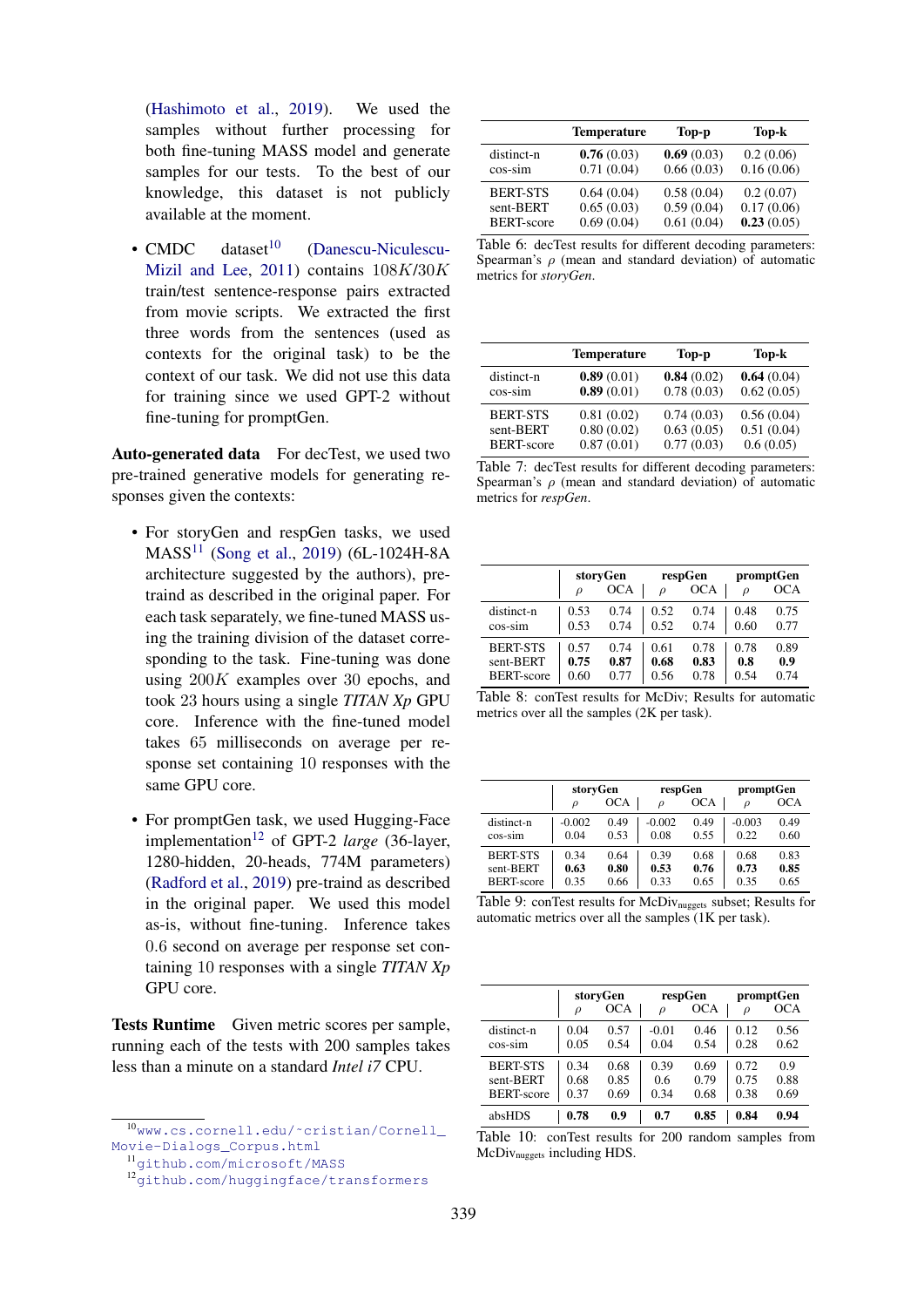<span id="page-14-0"></span>

| <b>Context</b>                          | Response set ( $\tau = 0.25$ )       | <b>Response set</b> ( $\tau = 0.8$ )     | Response set ( $\tau = 1.1$ )           |
|-----------------------------------------|--------------------------------------|------------------------------------------|-----------------------------------------|
| Fire next door.                         | • It was a minor fire and they put   | • They arrived and put out the fire.     | • It turned out to be a mechanic.       |
| John woke up smelling like              | it out.                              | $\bullet$ It was a fire.                 | • Before the fire was put out it        |
| something was burning.                  | $\bullet$ It was a fire.             | $\bullet$ It was a fire.                 | was a fire.                             |
| He went outside.                        | $\bullet$ It was a fire.             | • It turned out to be a fire.            | $\bullet$ It was a fire.                |
| He saw the fire next door.              | • It was a fire.                     | • It was a minor fire night.             | • They co-worker matter how bad         |
| He called the authorities.              | $\bullet$ It was a fire.             | • They arrived and put it out.           | the fire was.                           |
|                                         | $\bullet$ It was a fire.             | • It was a scary but beautiful fire      | • Several shells, the fire department   |
|                                         | • It was a minor fire.               | next time he went in.                    | came just in time.                      |
|                                         | $\bullet$ It was a fire.             | $\bullet$ It was a fire.                 | • They arrived and put out the fire.    |
|                                         | $\bullet$ It was a fire.             | • It was a put out and John was able     | • It turned out to be a clear, fact.    |
|                                         | • It was a minor fire and they put   | to put it out.                           | $\bullet$ It was a fire.                |
|                                         | it out.                              | • It was a scary place to live.          | • It was a scary meal for wet clothes.  |
|                                         |                                      |                                          | • It was a scary stealing from him.     |
| <b>Charles Shaves His Chest.</b>        | • He is glad that he finally shaved. | • He is very happy to have a chest       | • He is glad that he finally peaceful   |
| Charles decides he no longer wants      | • He is glad that he finally shaved. | hair.                                    | his voice again.                        |
| chest hair.                             | • He is very happy to have a chest   | • He is glad that he finally shaved.     | • He is glad that he finally shaavoided |
| He shaves his chest hair with a razor.  | hair.                                | • He is very happy that he no longer     | his chest hair.                         |
| Although his skin is irritated, he hair | • He is glad that he finally shaved. | has chest hair.                          | • He is glad that he finally downcome.  |
| is now gone.                            | • He is glad that he finally shaved. | • He is glad that he finally shaved.     | • He is ready to start better           |
| Charles is satisfied.                   | • He is glad that he finally shaved. | • He is glad that he finally shaved.     | cooperation his fireplace.              |
|                                         | • He is glad that he finally shaved. | • He is glad that his chest hair is no   | • He is glad that he finally shaved.    |
|                                         | • He is glad that he finally shaved. | longer shaved.                           | • He is glad that he no longer          |
|                                         | • He is glad that he finally shaved. | • He is glad that he finally shaved      | has chest hair.                         |
|                                         | • He is glad that he finally shaved. | • He is glad that he finally shaved.     | • He is happy to finally be shaved.     |
|                                         |                                      | • He is glad that he finally of shaving. | • He is very happy to have ster good    |
|                                         |                                      | • He is glad that he finally shashock    | ride of his life.                       |
|                                         |                                      | his chest hair.                          | • He is glad that he finally shaved.    |
|                                         |                                      |                                          | • He is glad that he finally has chest  |
|                                         |                                      |                                          | hair.                                   |

Table 11: decTest data samples for storyGen task and different temperatures.

| <b>Context</b>                        | <b>Response set</b> ( $p = 0.208$ ) | <b>Response set</b> ( $p = 0.64$ )     | <b>Response set</b> $(p = 1)$           |
|---------------------------------------|-------------------------------------|----------------------------------------|-----------------------------------------|
| <b>Really Bad Decisions.</b>          | $\bullet$ He missed his meeting.    | $\bullet$ He missed his meeting.       | $\bullet$ He did not get to the meeting |
| Jake was nervous about a meeting at   | • He missed his meeting.            | • He missed his meeting.               | anymore.                                |
| work the next day.                    | • He missed his meeting.            | • He missed his meeting.               | • He missed his meeting.                |
| He decided to have a drink to relax.  | • He missed his meeting.            | • He missed his meeting.               | • He passed out and failing the         |
| Unfortunately Jake kept drinking.     | • He missed his meeting.            | • He missed his meeting.               | meeting                                 |
| He was really hung over the next day. | • He missed his meeting.            | • He missed his meeting.               | • He missed his meeting.                |
|                                       | • He missed his meeting.            | • He missed his meeting.               | • He missed his meeting.                |
|                                       | • He missed his meeting.            | • He missed his meeting.               | • He missed his meeting.                |
|                                       | • He missed his meeting.            | • He missed his meeting.               | • He missed his meeting.                |
|                                       | • He missed his meeting.            | • He missed his meeting.               | • He passed out and was kicked out      |
|                                       |                                     |                                        | of the meeting.                         |
|                                       |                                     |                                        | • He missed his meeting.                |
|                                       |                                     |                                        | • He missed his meeting.                |
| <b>Family Night Food.</b>             | • After a few hours of take it home | • After dinner, we all went home to    | • Even though my stomach was gone,      |
| Tonight, my mom ordered Mexican       | we all enjoyed its night.           | cook Mexican food.                     | I was sad it was finally pockets        |
| food for family night.                | • After a few hours of take it home | • After a few hours of cooking she     | • After dinner, I alone.                |
| She got it from my favorite Mexican   | we all enjoyed its night.           | was tired and ready to eat.            | • All in all the family while my mom    |
| place in town.                        | • After a few hours of take it home | • After dinner, I always put got ready | finished the food.                      |
| When it arrived, it was hot and       | we all enjoyed its night.           | for Christmas.                         | • After a few hours of dancing, she     |
| smelled wonderful.                    | • After a few hours of eating       | • After dinner, I helped her do the    | pianed.                                 |
| We devoured it with gusto.            | everyone was satisfied.             | dishes.                                | • Afterwards I'd never finish single    |
|                                       | • After a few hours of take it home | • After a few hours of dinner, the     | night a week.                           |
|                                       | we all enjoyed its night.           | food was amazing.                      | • Afterwards we all went to sleep       |
|                                       | • After a few hours of eating       | • After a few hours of take it home    | in my woods.                            |
|                                       | everyone was satisfied.             | we all enjoyed margaria.               | • Afterwards I helped her do much       |
|                                       | • After a few hours of take it home | • After dinner, I was ready to take    | better than my wife.                    |
|                                       | we all enjoyed its night.           | on work the next day of                | • Afterwards my mom helped me           |
|                                       | • After a few hours of take it home | • After dinner, I was sad to say       | finish my dinner.                       |
|                                       | we all enjoyed its night.           | goodbye to her                         | • After a few hours we all enjoyed      |
|                                       | • After a few hours of take it home | • After a few hours of take it home    | storm blood from the Italy.             |
|                                       | we all enjoyed its night.           | we all enjoyed one bite.               | • After dinner, we all enjoyed some     |
|                                       | • After a few hours of eating       | • After a few hours of eating          | good food together.                     |
|                                       | everyone was satisfied.             | everyone was satisfied.                |                                         |

Table 12: decTest data samples for storyGen task and different p values (nucleus sampling).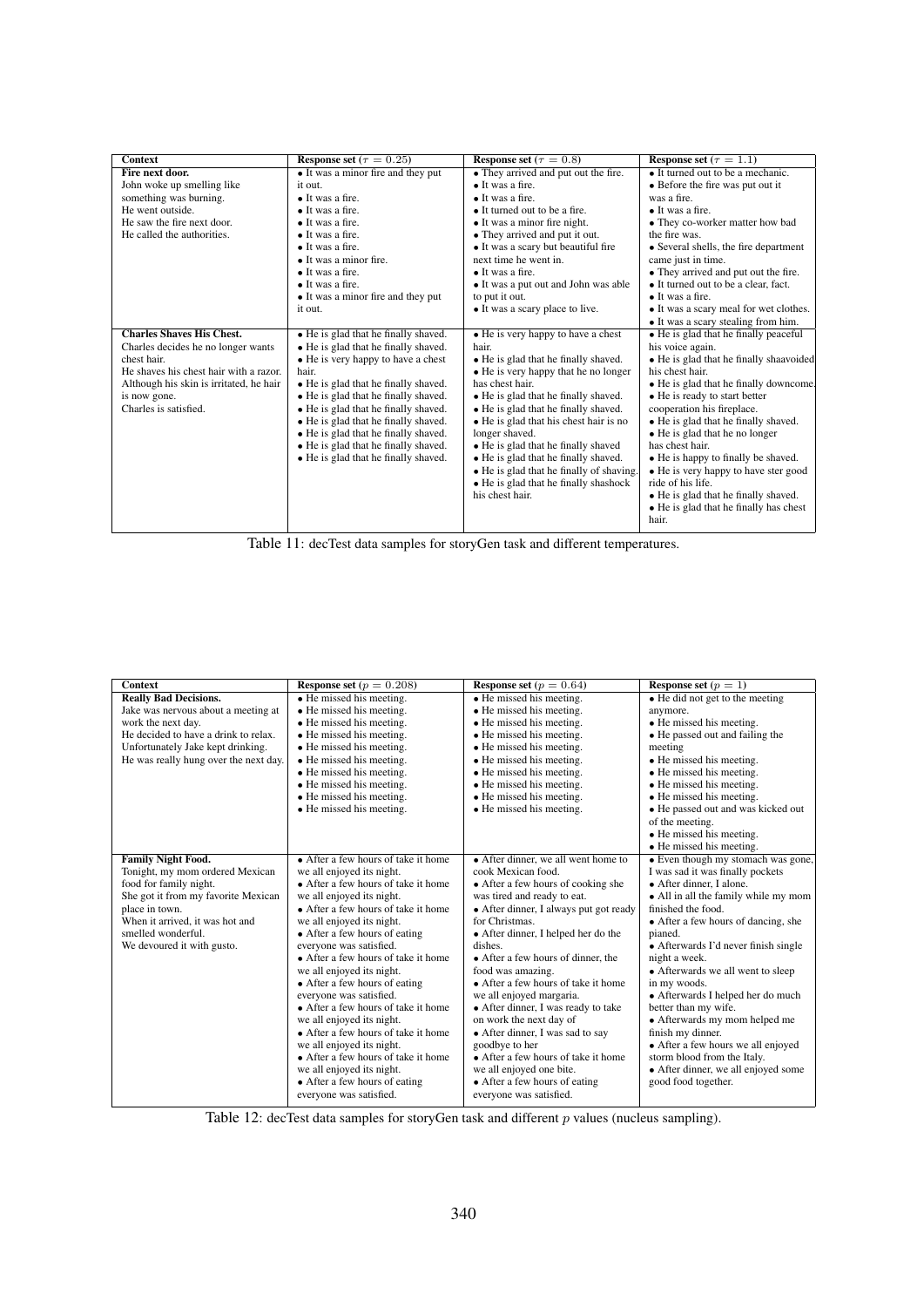| <b>Context</b>                                                                                                                                                                          | <b>Response set</b> $(k = 3)$                                                                                                                                                                                                                                                                                                                                                                                                                                                                                                                                                                                                   | <b>Response set</b> $(k = 32)$                                                                                                                                                                                                                                                                                                                                                                                                                                                                                                                                                                                         | Response set $(k = 318)$                                                                                                                                                                                                                                                                                                                                                                                                                                                                                                                                                                            |
|-----------------------------------------------------------------------------------------------------------------------------------------------------------------------------------------|---------------------------------------------------------------------------------------------------------------------------------------------------------------------------------------------------------------------------------------------------------------------------------------------------------------------------------------------------------------------------------------------------------------------------------------------------------------------------------------------------------------------------------------------------------------------------------------------------------------------------------|------------------------------------------------------------------------------------------------------------------------------------------------------------------------------------------------------------------------------------------------------------------------------------------------------------------------------------------------------------------------------------------------------------------------------------------------------------------------------------------------------------------------------------------------------------------------------------------------------------------------|-----------------------------------------------------------------------------------------------------------------------------------------------------------------------------------------------------------------------------------------------------------------------------------------------------------------------------------------------------------------------------------------------------------------------------------------------------------------------------------------------------------------------------------------------------------------------------------------------------|
| <b>Loud Noise.</b><br>Jane was trying to take a nap.<br>She heard a loud bang in the kitchen.<br>It woke her up.<br>A dish had fallen off the counter.                                  | • Jane pulled over and started to<br>clean herself.<br>• Jane was horrified and dropped her<br>favorite food.<br>• Jane was able to finish her car and<br>take a nap.<br>• Jane was able to finish her nap.<br>• Jane was able to finish her nap.<br>• Jane stopped at the store to buy<br>a new one.<br>• Jane was able to grab a nap<br>afterwards.                                                                                                                                                                                                                                                                           | • Jane was able to catch a car using<br>the seat.<br>• Jane stopped at the store to buy<br>a new book.<br>• Jane was sad her cat dropped out<br>of the kitchen.<br>$\bullet$ Jane screamed.<br>• Jane was horrified to find her car<br>broken down on the floor.<br>• Jane was horrified and dropped her<br>pay phone.<br>• Jane was easily able to grab a nap.                                                                                                                                                                                                                                                        | • Jane comes, noticed a lot of food<br>left under it.<br>• Jane was horrified and dropped<br>her book.<br>• Jane remembered to take a nap.<br>• Jane was since she took a nap while<br>she waited for the refun<br>• Jane knew she had no time to finish<br>her book.<br>• Jane was glad.<br>• Jane was annoyed and began to cry.<br>• Jane stopped at the store to buy a                                                                                                                                                                                                                           |
| Headache.                                                                                                                                                                               | • Jane was unable to finish her nap<br>since it was lost.<br>• Jane pulled over and started to<br>clean up.<br>• Jane was able to finish her nap.<br>• Kate decided to go to the store                                                                                                                                                                                                                                                                                                                                                                                                                                          | • Jane pulled over and started to cry.<br>• Jane pulled over and started to cry.<br>• Jane stopped at the store to buy a<br>new dish from the store.<br>• She decided to go buy a hat so she                                                                                                                                                                                                                                                                                                                                                                                                                           | new one.<br>• Jane wanted to have her car back.<br>• Jane was monthed.<br>• She decided to go to a ess instead.                                                                                                                                                                                                                                                                                                                                                                                                                                                                                     |
| Kate was wearing big over the ear<br>headphones.<br>But they were tight and squeezing<br>her head.<br>She tried to adjust them to relieve<br>the tension.<br>But nothing really worked. | and buy some ear phones.<br>• She decided to go to the store<br>and buy some headphones instead.<br>• She decided to go to the store<br>and buy some ear phones.<br>• She decided to go buy a pair of<br>headphones instead.<br>• She decided to go to the store and<br>buy some headphones instead.<br>• She decided to go to the store and<br>buy some headphones instead.<br>• She decided to go to the doctor<br>and have some rest.<br>• Kate decided to go to the store<br>and buy some headphones instead.<br>• She decided to go to the store and<br>buy some ear phones.<br>• She decided to go buy some ear<br>plugs. | could enjoy the the long lin<br>• Kate decided to go to the store to<br>buy some candy since she was ti<br>• Kate decided to go outside to rest.<br>• Kate decided to go to the store and<br>buy some ran phones.<br>• Kate decided to go to the store and<br>buy some headphones instead.<br>• Kate decided to go back to her old<br>dishes.<br>• She decided to go buy a big pair<br>of headphones instead.<br>• Kate decided to go to the store and<br>wearing some headphones.<br>• She was forced to go to the store<br>to buy some cash.<br>• She decided to go to the store and<br>buy some headphones instead. | • Kate decided to go to the store and<br>buy some fake headphones.<br>• She decided to go to the store and<br>buy some ear phones.<br>• She decided to go to the store and<br>buy some headphones instead.<br>• She decided to go to the store and<br>buy some headphones instead.<br>• She decided to go buy some ear<br>phones.<br>• Kate decided to go to the gym and<br>use some saw no more watching T<br>• Kate decided to go to the store and<br>buy some cute phones.<br>• She decided to go buy a fake<br>headphones instead.<br>• She decided to go to the store and<br>buy some concert. |

Table 13: decTest data samples for storyGen task and different k values (Top-k).

| <b>Context</b>                         | Response set ( $\tau = 0.25$ )                                                                                                                                                                                                                                                                                                                                                                                                                    | Response set ( $\tau = 0.8$ )                                                                                                                                                                                                                                                                                                                                                                                                                                                                             | Response set ( $\tau = 1.1$ )                                                                                                                                                                                                                                                                                                                                                                                                                                                                                                      |
|----------------------------------------|---------------------------------------------------------------------------------------------------------------------------------------------------------------------------------------------------------------------------------------------------------------------------------------------------------------------------------------------------------------------------------------------------------------------------------------------------|-----------------------------------------------------------------------------------------------------------------------------------------------------------------------------------------------------------------------------------------------------------------------------------------------------------------------------------------------------------------------------------------------------------------------------------------------------------------------------------------------------------|------------------------------------------------------------------------------------------------------------------------------------------------------------------------------------------------------------------------------------------------------------------------------------------------------------------------------------------------------------------------------------------------------------------------------------------------------------------------------------------------------------------------------------|
| it is doing okay i just want people to | • i think you mean people                                                                                                                                                                                                                                                                                                                                                                                                                         | • i cant believe you didnt think                                                                                                                                                                                                                                                                                                                                                                                                                                                                          | • im just hawaii everyone wants                                                                                                                                                                                                                                                                                                                                                                                                                                                                                                    |
| talk more                              | • i think its working now<br>• i just want people to talk more<br>• i think i just want people to talk<br>more<br>• i dont think you understand what<br>youre saying<br>• i like to think so<br>• i know that feel<br>• i dont know what to say<br>• i think its pretty cool<br>$\bullet$ i think its working now                                                                                                                                 | this through i actually havent had<br>• may i ask why<br>• i just hope its not going to happen<br>• its alright dont even want to talk<br>• what did it say i was using<br>windows 95 anyway xd<br>• thanks for reading the thread<br>• i understand and hope they dont<br>mind that<br>• want to talk more<br>• its doing ok body language great<br>voice acting and music<br>• all good i know your pain                                                                                                | to be friends lt go talk to people from<br>• its pretty smart we didnt run<br>a year ago and have turned back but<br>• id lick your teeth but tha<br>t sucks smart people<br>• it really didnt stop i think<br>you need to go back to normal now<br>• sounds like a plan to me<br>• we we can try forever practice<br>heer<br>• okay but another two more 200<br>radio views im going to ore my<br>comment of<br>• team building looking bro<br>• yep they said that things have<br>changed<br>• yeah we thank you random stranger |
| girls who say no not like it matters   | $\bullet$ i dont like it at all<br>$\bullet$ i dont like it either<br>$\bullet$ i dont like it either<br>• i think you mean girls who say<br>no not like it matters<br>• i think that is the most<br>accurate description of this thread<br>• i like this one<br>• girls who say no dont like it<br>matter<br>$\bullet$ i dont like it either<br>• i know a guy who says no and<br>he doesnt like it<br>• girls who say no dont like it<br>matter | • wait so there are girls who say no<br>like it matters<br>• i have a friend who doesnt like it<br>but i always say no<br>• and you dont like to play with<br>girls<br>$\bullet$ i say no i dont want it to<br>• girls who say no dont like it care<br>• i see what you did there<br>· girls who say no need to make eye<br>contact with girls<br>• girls who say yes dont like it does<br>• i really dont care if its not gay or<br>straight out programs or not<br>• ugh that game was just awful troll | • how about mine like sales figure<br>instead of higher<br>• definitely not as stupid as that<br>• agreed is that true<br>• refer to my highest iq you and me<br>• less keep it up<br>• dude ive never seen such an<br>complaining member with a<br>legitimate thought<br>• not that theres anything wrong<br>with that or are more wise than<br>telling want<br>• girls make videos youve never met<br>• gtthe girls who say no or a one<br>time thing people thats<br>• which is weird since it is a girl<br>i know so sad       |

Table 14: decTest data samples for respGen task and different temperatures.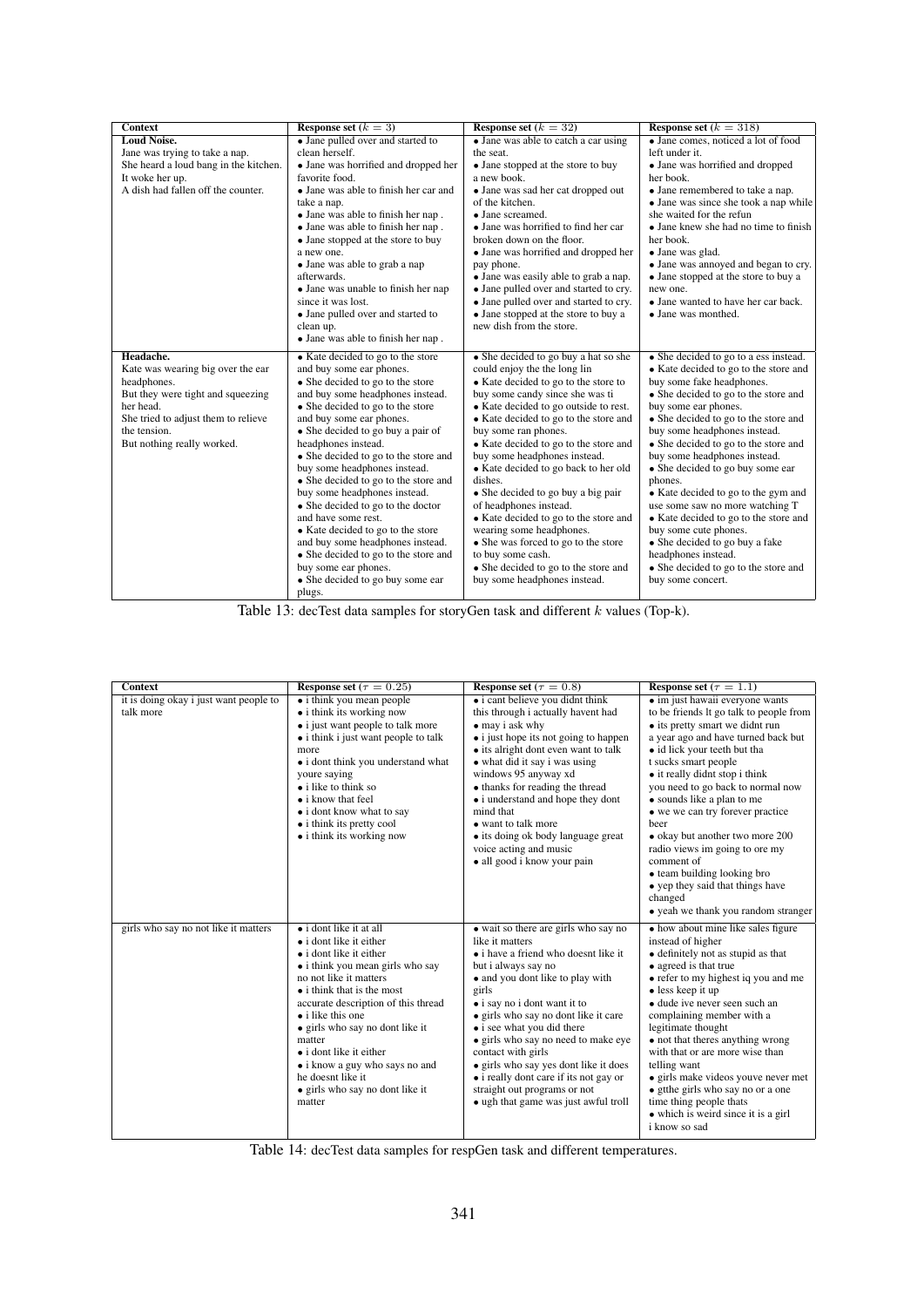| <b>Context</b>                                      | Response set ( $p = 0.208$ )                                                                                                                                                                                                                                                                                                                                 | <b>Response set</b> $(p = 0.64)$                                                                                                                                                                                                                                                                                                                                                      | <b>Response set</b> $(p = 1)$                                                                                                                                                                                                                                                                                                                                                                                                                                                                                                                                                 |
|-----------------------------------------------------|--------------------------------------------------------------------------------------------------------------------------------------------------------------------------------------------------------------------------------------------------------------------------------------------------------------------------------------------------------------|---------------------------------------------------------------------------------------------------------------------------------------------------------------------------------------------------------------------------------------------------------------------------------------------------------------------------------------------------------------------------------------|-------------------------------------------------------------------------------------------------------------------------------------------------------------------------------------------------------------------------------------------------------------------------------------------------------------------------------------------------------------------------------------------------------------------------------------------------------------------------------------------------------------------------------------------------------------------------------|
| do you know if he still lives in new<br>orleans     | $\bullet$ i dont think so<br>$\bullet$ i dont think so<br>$\bullet$ i dont think so<br>$\bullet$ no i dont think so<br>• no idea i dont know<br>$\bullet$ i dont think so<br>$\bullet$ no i dont think so<br>• no idea i just saw him live in<br>new orleans<br>$\bullet$ i dont think so<br>• no idea i just saw him live in<br>new orleans                 | $\bullet$ he is in nyc<br>• he does i hope he does<br>$\bullet$ i dont think so<br>$\bullet$ he lives in new orleans<br>• yes he does he is in florida<br>• im guessing not that i know of<br>• hes a small town i dont know what<br>happened there<br>• nope still in new orleans<br>$\bullet$ i do not i dont know if he still lives<br>in new orleans<br>$\bullet$ i dont think so | • aw screw you guys the gimme a<br>shower and ill send you my money<br>• he does im so confused by how this<br>is relevant<br>• they spent all that much in new<br>orleans up in first place<br>• still living in new orleans according<br>to most of them it jesus mustve worth<br>• anyone else want to wait for him<br>to go back home<br>• how many tickets would you say the<br>willing said if he warn you that hes<br>• im guessing he lives there as well<br>$\bullet$ yep rick albeit not<br>• he lives in ny<br>• no i dont get it any more guess i<br>may canadian |
| its that hanging thing in the back<br>of your mouth | $\bullet$ its a tattoo of a hand<br>$\bullet$ its a good thing its not<br>$\bullet$ i think its a banana<br>• i was thinking the same thing<br>• its a very nice thing to do<br>• its a hole in the bottom of my<br>mouth<br>$\bullet$ i think its a good thing<br>• its a pretty cool thing to do<br>• thats what i thought<br>$\bullet$ i think its a butt | $\bullet$ well it is kind of like a mac<br>• that would be a good idea<br>• its my cake day<br>• you can see it in his mouth<br>• its the junk that was pooping in<br>• i was thinking the same thing<br>• i always see that<br>• i didnt know that was possible<br>• this is my favorite comment of<br>the day<br>• thats not a sticker                                              | • i think you just flash<br>• it is and feels good<br>• my ex and i reach our arms cheating<br>into the door for almost a minute<br>• my mind went to side with that<br>• yep terrible for my teeth<br>• exactly what i was thinking<br>• why do i look so contest<br>• and where else are you going<br>• just dont wear a helmet<br>• and it looks like something some<br>one would give to get in on                                                                                                                                                                        |



| <b>Context</b>                      | Response set $(k = 3)$                                      | <b>Response set</b> $(k = 32)$                                                     | <b>Response set</b> $(k = 318)$                           |
|-------------------------------------|-------------------------------------------------------------|------------------------------------------------------------------------------------|-----------------------------------------------------------|
| watching curry play in his prime is | $\bullet$ i know i just dont want him to                    | • and his career as well                                                           | • yeah my feeling i mean we dont                          |
| truly a privilege                   | play for us                                                 | • agreed the way hes playing is                                                    | like it but it happens all the                            |
|                                     | • he has to be a good center for that                       | awesome                                                                            | • you are one for real                                    |
|                                     | • he is a great center of football                          | $\bullet$ it has to be                                                             | • they still have a rule saying                           |
|                                     | in his prime                                                | • this is just called a job                                                        | they might not be injured yet                             |
|                                     | • hes been playing in his prime                             | • and then being on the field for the                                              | • it really is a necessary thing to do                    |
|                                     | for a long time                                             | first time                                                                         | • finally some reason to continue                         |
|                                     | • he was a great back in the day                            | • i dont see him doing that often                                                  | watching him at some point                                |
|                                     | • hes been playing for a while now                          | enough                                                                             | • yet that would be epic                                  |
|                                     | • i dont know about that he was<br>pretty damn good at that | • he just likes to party in the kitchen<br>• at this point hes going to be a great | • not to mention eating curry dinner<br>is a privilege    |
|                                     | $\bullet$ i dont think he was ever in his                   | star for the rest of the                                                           | • i just dont want to turn over for this                  |
|                                     | prime                                                       | • only if he pays well                                                             | goal like he does in                                      |
|                                     | • i dont think he is a prime minister                       | • the only thing that can make that                                                | • gt playing in his prime is truly a                      |
|                                     | • i dont know why but i think he is                         | kind of difference is how much                                                     | privilege ftfy                                            |
|                                     | a very good player and                                      | time you                                                                           | • so is saying he is in high school                       |
| im going this evening when she      | • i think you accidentally a word                           | • i see what you did there                                                         | • thats what you like to hear                             |
| usually works                       | • you are a good man                                        | • where in the world are you going to                                              | • go see her later this evening                           |
|                                     | • i hope she works                                          | put your socks on                                                                  | • i read that as she usually fails                        |
|                                     | • im going to the same time as you                          | • she usually does but she has to keep                                             | • okay ill see you there brah                             |
|                                     | when she usually works                                      | up to date with her in the                                                         | • i always thought that it was for the                    |
|                                     | • i am so sorry to hear that                                | • awesome what do you want for it                                                  | sake of having the girl play as                           |
|                                     | • i hope she works for you                                  | • how does a women have a                                                          | • that can be expected here                               |
|                                     | • i am so jealous of your work i                            | relationship with someone                                                          | $\bullet$ thats it im down now                            |
|                                     | am so jealous                                               | • did you get the job                                                              | • i dont see why it would matter if<br>shes married       |
|                                     | • i hope you have fun                                       | • thats where she goes                                                             |                                                           |
|                                     | $\bullet$ i hope you get a job at a local bar               | $\bullet$ i know im also going this friday                                         | $\bullet$ i will be the ex gf                             |
|                                     | • i hope she works for you                                  | • thats a great idea                                                               | • she still does make her phone<br>calls the whole office |
|                                     |                                                             | • well make sure youre there too good<br>luck                                      |                                                           |
|                                     |                                                             |                                                                                    |                                                           |

Table 16: decTest data samples for respGen task and different k values (Top-k).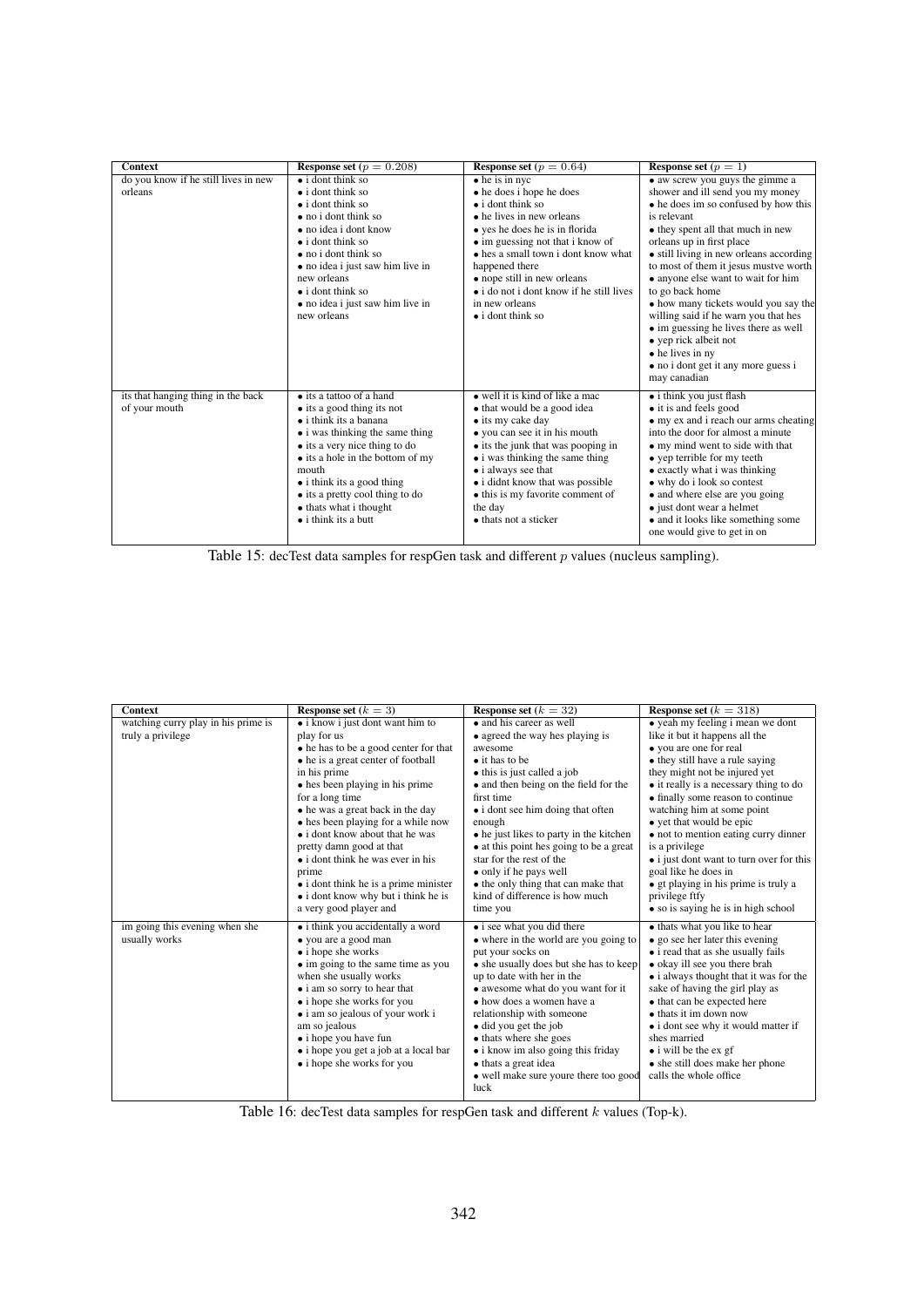| Response set ( $\tau = 0.25$ )                                                                                                                                                                                                                                                                                                                                                                                                                                                                                                                                                                                                                   | Response set ( $\tau = 0.8$ )                                                                                                                                                                                                                                                                                                                                                                                                                                                                                                                                                                      | Response set ( $\tau = 1.1$ )                                                                                                                                                                                                                                                                                                                                                                                                                                                                                                                                                                                                                          |
|--------------------------------------------------------------------------------------------------------------------------------------------------------------------------------------------------------------------------------------------------------------------------------------------------------------------------------------------------------------------------------------------------------------------------------------------------------------------------------------------------------------------------------------------------------------------------------------------------------------------------------------------------|----------------------------------------------------------------------------------------------------------------------------------------------------------------------------------------------------------------------------------------------------------------------------------------------------------------------------------------------------------------------------------------------------------------------------------------------------------------------------------------------------------------------------------------------------------------------------------------------------|--------------------------------------------------------------------------------------------------------------------------------------------------------------------------------------------------------------------------------------------------------------------------------------------------------------------------------------------------------------------------------------------------------------------------------------------------------------------------------------------------------------------------------------------------------------------------------------------------------------------------------------------------------|
| • Not the hacking. The hacking is the fact that                                                                                                                                                                                                                                                                                                                                                                                                                                                                                                                                                                                                  | • Not the hacking after all? I'm sure the                                                                                                                                                                                                                                                                                                                                                                                                                                                                                                                                                          | • Not the hacking experience of a CIA VRO                                                                                                                                                                                                                                                                                                                                                                                                                                                                                                                                                                                                              |
| the DNC was hacked. !                                                                                                                                                                                                                                                                                                                                                                                                                                                                                                                                                                                                                            | nation-states that are involved in!                                                                                                                                                                                                                                                                                                                                                                                                                                                                                                                                                                | crunch nine months ago—JumpStart for 2016 jumps                                                                                                                                                                                                                                                                                                                                                                                                                                                                                                                                                                                                        |
| • Not the hacking. The hacking is the real                                                                                                                                                                                                                                                                                                                                                                                                                                                                                                                                                                                                       | • Not the hacking that happened on the internal                                                                                                                                                                                                                                                                                                                                                                                                                                                                                                                                                    | • Not the hacking, David.) The directory was                                                                                                                                                                                                                                                                                                                                                                                                                                                                                                                                                                                                           |
| problem. The hacking is the!                                                                                                                                                                                                                                                                                                                                                                                                                                                                                                                                                                                                                     | networks of the Energy Department. In fact,                                                                                                                                                                                                                                                                                                                                                                                                                                                                                                                                                        | flagged in a document it created in late last year!                                                                                                                                                                                                                                                                                                                                                                                                                                                                                                                                                                                                    |
| • Not the hacking of the DNC, but the leaks of                                                                                                                                                                                                                                                                                                                                                                                                                                                                                                                                                                                                   | according to!                                                                                                                                                                                                                                                                                                                                                                                                                                                                                                                                                                                      | • Not the hacking of Democratic Party systems                                                                                                                                                                                                                                                                                                                                                                                                                                                                                                                                                                                                          |
| the emails of the Democratic National                                                                                                                                                                                                                                                                                                                                                                                                                                                                                                                                                                                                            | • Not the hacking of the American public but                                                                                                                                                                                                                                                                                                                                                                                                                                                                                                                                                       | - said the Russian team's activity represented                                                                                                                                                                                                                                                                                                                                                                                                                                                                                                                                                                                                         |
| Committee.!                                                                                                                                                                                                                                                                                                                                                                                                                                                                                                                                                                                                                                      | rather the fraudulent Heisenberg principle that                                                                                                                                                                                                                                                                                                                                                                                                                                                                                                                                                    | "just the beginning!                                                                                                                                                                                                                                                                                                                                                                                                                                                                                                                                                                                                                                   |
| • Not the hacking, but the way it was done. The                                                                                                                                                                                                                                                                                                                                                                                                                                                                                                                                                                                                  | seemed to be!                                                                                                                                                                                                                                                                                                                                                                                                                                                                                                                                                                                      | $\bullet$ Not the hacking, of course – which these                                                                                                                                                                                                                                                                                                                                                                                                                                                                                                                                                                                                     |
| FBI's investigation into the!                                                                                                                                                                                                                                                                                                                                                                                                                                                                                                                                                                                                                    | • Not the hacking that took place in the DNC                                                                                                                                                                                                                                                                                                                                                                                                                                                                                                                                                       | sources sounded more concerned about than                                                                                                                                                                                                                                                                                                                                                                                                                                                                                                                                                                                                              |
| • Not the hacking of the DNC, but the hacking                                                                                                                                                                                                                                                                                                                                                                                                                                                                                                                                                                                                    | last year or the release of hacked emails during the!                                                                                                                                                                                                                                                                                                                                                                                                                                                                                                                                              | being attacked 140 times!                                                                                                                                                                                                                                                                                                                                                                                                                                                                                                                                                                                                                              |
| of the emails of the Democratic National                                                                                                                                                                                                                                                                                                                                                                                                                                                                                                                                                                                                         | • Not the hacking futurists Cardboard inventor                                                                                                                                                                                                                                                                                                                                                                                                                                                                                                                                                     | • Not the hacking story is over. But yet                                                                                                                                                                                                                                                                                                                                                                                                                                                                                                                                                                                                               |
| Committee.!                                                                                                                                                                                                                                                                                                                                                                                                                                                                                                                                                                                                                                      | and self-described tinkerer Dennis!                                                                                                                                                                                                                                                                                                                                                                                                                                                                                                                                                                | there's another reason not to rush out such                                                                                                                                                                                                                                                                                                                                                                                                                                                                                                                                                                                                            |
| • Not the hacking of the DNC, but the leaking                                                                                                                                                                                                                                                                                                                                                                                                                                                                                                                                                                                                    | • Not the hacking alone. In the first half of                                                                                                                                                                                                                                                                                                                                                                                                                                                                                                                                                      | statements!                                                                                                                                                                                                                                                                                                                                                                                                                                                                                                                                                                                                                                            |
| of the emails. The DNC's!                                                                                                                                                                                                                                                                                                                                                                                                                                                                                                                                                                                                                        | the report, the hackers tried to create fake!                                                                                                                                                                                                                                                                                                                                                                                                                                                                                                                                                      | • Not the hacking-either. These were scattered                                                                                                                                                                                                                                                                                                                                                                                                                                                                                                                                                                                                         |
| • Not the hacking of the DNC. The hacking of                                                                                                                                                                                                                                                                                                                                                                                                                                                                                                                                                                                                     | • Not the hacking. The hacking is the NSA's new                                                                                                                                                                                                                                                                                                                                                                                                                                                                                                                                                    | in the workshop.(Expanded-being guys with!                                                                                                                                                                                                                                                                                                                                                                                                                                                                                                                                                                                                             |
|                                                                                                                                                                                                                                                                                                                                                                                                                                                                                                                                                                                                                                                  |                                                                                                                                                                                                                                                                                                                                                                                                                                                                                                                                                                                                    |                                                                                                                                                                                                                                                                                                                                                                                                                                                                                                                                                                                                                                                        |
| the DNC was a "false flag!                                                                                                                                                                                                                                                                                                                                                                                                                                                                                                                                                                                                                       | SHIELD technology. It is!                                                                                                                                                                                                                                                                                                                                                                                                                                                                                                                                                                          | • Not the hacking of private material of elected                                                                                                                                                                                                                                                                                                                                                                                                                                                                                                                                                                                                       |
| • Not the hacking of the DNC. But the hacking                                                                                                                                                                                                                                                                                                                                                                                                                                                                                                                                                                                                    | • Not the hacking and hacking and hacking of the                                                                                                                                                                                                                                                                                                                                                                                                                                                                                                                                                   | officials, e.g. emails, even if the!                                                                                                                                                                                                                                                                                                                                                                                                                                                                                                                                                                                                                   |
| of the RNC. The DNC hack!                                                                                                                                                                                                                                                                                                                                                                                                                                                                                                                                                                                                                        | world government. I know this man is a man!                                                                                                                                                                                                                                                                                                                                                                                                                                                                                                                                                        |                                                                                                                                                                                                                                                                                                                                                                                                                                                                                                                                                                                                                                                        |
| • Not the hacking. The hacking is the problem.                                                                                                                                                                                                                                                                                                                                                                                                                                                                                                                                                                                                   | • Not the hacking aspect, but the pressure exerted                                                                                                                                                                                                                                                                                                                                                                                                                                                                                                                                                 | • Not the hacking rumours have cost him any of                                                                                                                                                                                                                                                                                                                                                                                                                                                                                                                                                                                                         |
| The hacking is the problem!                                                                                                                                                                                                                                                                                                                                                                                                                                                                                                                                                                                                                      | by the Trumpistas. But also the Russia angle!                                                                                                                                                                                                                                                                                                                                                                                                                                                                                                                                                      | his followers, least of all the proprietors of!                                                                                                                                                                                                                                                                                                                                                                                                                                                                                                                                                                                                        |
| • Not the hacking of the DNC, but the leaking of                                                                                                                                                                                                                                                                                                                                                                                                                                                                                                                                                                                                 | • Not the hacking, but the willingness." The                                                                                                                                                                                                                                                                                                                                                                                                                                                                                                                                                       | • Not the hacking group behind the breach of Sony,                                                                                                                                                                                                                                                                                                                                                                                                                                                                                                                                                                                                     |
| the emails. The DNC was hacked,!                                                                                                                                                                                                                                                                                                                                                                                                                                                                                                                                                                                                                 | evidence of interest in this case comes in!                                                                                                                                                                                                                                                                                                                                                                                                                                                                                                                                                        | which has posted the staffer's information online,!                                                                                                                                                                                                                                                                                                                                                                                                                                                                                                                                                                                                    |
| • How is our new technology helping us to do<br>that? We are using a new technology!<br>• How is our system different from that of<br>the United States? The United States is a!<br>• How is our approach different from that of<br>the other major European countries?<br>The European Commission!<br>• How is our country going to be able to<br>compete with the rest of the world if we don!<br>• How is our country going to be able to<br>compete with China in the future?" he asked.!<br>• How is our work different from that of other<br>organizations? The work of the Center for!<br>• How is our work different from other research | • How is our government going to catch up with<br>the cyber criminals?" he said. "I'm!<br>• How is our society selling humanity on<br>slavery? The answers to these questions are also<br>important for us!<br>• How is our minister giving it to you? Isn't<br>it? It's got a bit of!<br>• How is our research different from other<br>studies? This study examined the effects of peer-!<br>• How is our mission different from Seniors'<br>Service Corps (SSC) other than the fact!<br>• How is our challenge different? The only<br>difference is that this challenge is about building<br>an! | • How is our Internet even even connected with our<br>corporate tracks? Every cell phone on the planet<br>knows!<br>• How is our developer name attached to the icon?<br>Since the Planetside icon is use internally!<br>• How is our food paradise created? Artificial<br>chemical fertilizers. So these aren't GMOs, but!<br>• How is our acquisition* worth - BOARD ROLL<br>(Least Significant Equivalents)!<br>• How is our transit plan addressing this<br>problem? Under our old plans, Burlington Buses!<br>• How is our mind different than any other part<br>of the body?" A Broader View!<br>• How is our campaign working? Bitcoin launches |
| in this area? We are not the first!<br>• How is our system of government supposed to<br>work? The reason we have a government is!<br>• How is our system different from the one that<br>was used in the past? The system!<br>• How is our country supposed to be a beacon of<br>hope for the world if we have to look!                                                                                                                                                                                                                                                                                                                           | • How is our nation governed?" As Obama moved<br>into his second term, he is increasingly!<br>• How is our recommendation different from what<br>more traditional veterinarians do? We don't<br>believe!<br>• How is our rapid abandonment of critical<br>thinking, knowledge, and values, and the<br>subsequent burial of!<br>• How is our education system designed for our<br>futures? We are the children of immigrants,!                                                                                                                                                                      | alongside psychological research showing that<br>people pay a lot!<br>• How is our mentioning application related to a<br>related method (#five with two in queue) page such!<br>• How is our having to resort to roundabout<br>hypotheticals to argue that Stewart may secretly<br>want!<br>• How is our blood working out for you?" a<br>statewide voter got an outpouring of rename and!                                                                                                                                                                                                                                                            |

<span id="page-17-0"></span>Table 17: decTest data samples for promptGen task and different temperatures. Bold text is the 3-words prompt context.

**Reddit Comment** 

Do the kings like need a row really bad or something

Give a one-sentence response (up to 15 words) to the comment:

Note: Submitting meaningless text may lead to a rejection of the HIT!

It's possible but unlikely it will happen.

To what extent the proposed response fits the original comment?

◯ 5 - Excellent (Very likely response. Highly Coherent and to the point.)

 $\bigcirc$  4.5

04 - Good (Reasonable response. Coherent and related to the original comment.)

 $\bigcirc$  3.5

3 - Somewhat (Low quality response. May include some inconsistencies or grammar mistakes.)

 $\bigcirc$  2.5

2 - Poor (Bad response. Not related to the original comment or includes severe grammar mistakes.)

 $\bigcirc$  1.5

01 - Invalid (Not a valid response. No possible connection with the original comment or is grammatically incorrect.)

Figure 7: Warm-up part, starting each AMT HDS task. It includes the context, and a single response generated by the tester. The worker is asked to generate response of hers/his own and rate the quality of the tester's response.

**Proposed Response:**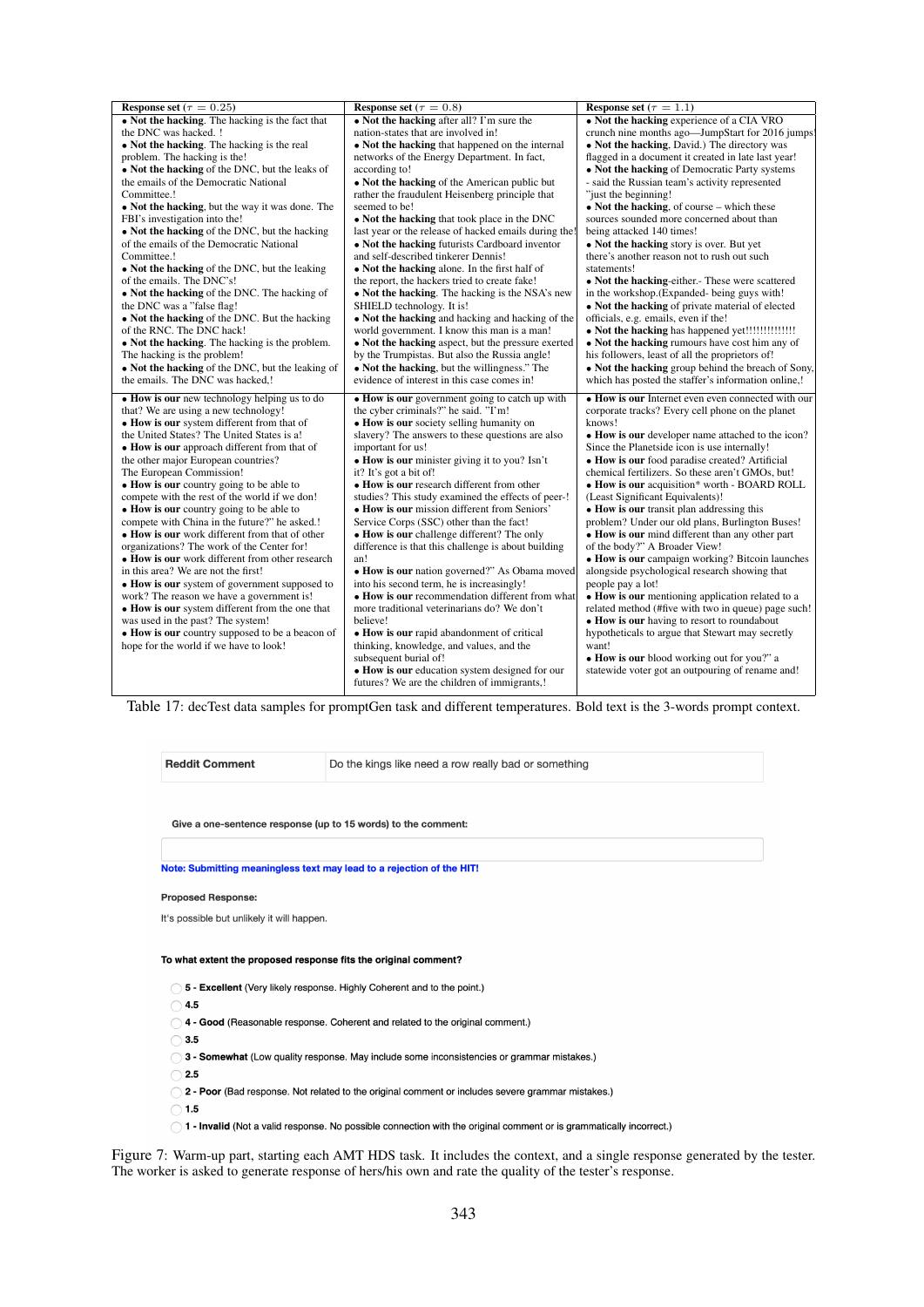| Response set ( $p = 0.208$ )                      | <b>Response set</b> $(p = 0.64)$                      | Response set $(p = 1)$                           |
|---------------------------------------------------|-------------------------------------------------------|--------------------------------------------------|
| • So that's the story of the last few years. The  | • So that's the state of the campaign. Now, what      | • So that's the first time you want to punch     |
| current political climate is not!                 | I do want to talk about is!                           | somebody, not miss before." The Seahawks would!  |
| • So that's the end of the first part of this     | • So that's the thing: For as much as I love TLC,     | • So that's the science behind the               |
| series. I hope you enjoyed it.!                   | it's hard to!                                         | Broadwell-E processors from Intel that Intel     |
| • So that's the first thing I want to say. I'm    | • So that's the idea, anyway. The last two seasons    | launched last fall!                              |
| not going to be the guy!                          | have been about doing that. It!                       | • So that's the instinct from other teams,       |
| • So that's the thing about being a professional. | • So that's the end of the half-hour segment. The     | that they're a headache. - Ramsay MacDonald,!    |
| You have to be able to handle the criticism!      | next half-hour!                                       | • So that's the white whale right there about    |
| • So that's the way it is. I don't think there's  | • So that's the situation we're in," he said.         | too much debt. And then what you!                |
| any way to change it!                             | "We're in the!                                        | • So that's the end of our discussion about the  |
| • So that's the problem. It's not just that the   | • So that's the thing, I don't know if you know,      | causes. What happens when we look at the!        |
| government is failing to protect!                 | but in general it's!                                  | • So that's the cover of inhibition against      |
| • So that's the thing about this. It's not just   | • So that's the difference between the kinds of       | "chronic" or "adaptive" stimulants!              |
| about the money. It's about!                      | things that people will be talking about on           | • So that's the way the story goes, but exactly  |
| • So that's the end of the story. The next step   | Wednesday,!                                           | how is cloud providers going to restrict Their!  |
| is to create a custom!                            | • So that's the \$2.3 billion. Here's the issue:      | • So that's the beginning, the beginning of the  |
| • So that's the case. So, what's the problem?     | You're!                                               | show, I guess five minutes." !                   |
| Well,!                                            | • So that's the standard for using memory(). It's     | • So that's the Indie Mobile Game Week Honoring  |
| • So that's the first time I've ever seen a real  | fine to use memc!                                     | Winners!!!!!!!!!                                 |
| one. I'm not!                                     | • So that's the next step, and the next step is to    | • So that's the reason I'm writing, that's why   |
|                                                   | try to figure out what's!                             | you don't understand why people know!            |
| • do you listen to the music?" "I don't know.     | • do you listen to the current draft? I listen to the | · do you listen to Human Fly?, which YouTuber    |
| I don't listen!                                   | current draft. I'm!                                   | Nico Perri collaborated on, and Google!          |
| • do you listen to them?" "I do," he said.        | • do you listen to it?" It's easy to hear the "why?"  | • do you listen to the acapella lyrics out of    |
| "I'm not!                                         | but when!                                             | context and express the feeling?" It's!          |
| • do you listen to the voices of the people?"     | • do you listen to the people that come here?"        | · do you listen to Michael Kiwanuka-Smith who    |
| "I do," said the king!                            | "No, I'm too busy!                                    | writes, "The American Journalism Review discern! |
| • do you listen to the song?" "I don't know       | • do you listen to the thing?" "Of course I do. I've  | • do you listen to my songs as I said,"          |
| . I don't know!                                   | been reading!                                         | Ramckhalter said. "You feel!                     |
| • do you listen to the music?" "I do."            | • do you listen to those who are opposing it,         | • do you listen to U.S. 90 night at this time    |
| "You're not!                                      | who want to create a situation in which a!            | of the year? !                                   |
| · do you listen to the news? I do. I'm a big      | • do you listen to music or watch TV? How often       | • do you listen to that as well?" "The           |
| fan of the!                                       | do you cook or clean? How much!                       | question was not, 'Who is!                       |
| • do you listen to me?" "Yes, I do." "I'm!        | • do you listen to them? It's like the first time you | • do you listen?" He asks, leaning forward as    |
| • do you listen to the other side?" "I don't      | got into something and it just!                       | he woodenly talks to him. "Listen!               |
| know. I don't!                                    | · do you listen to your father? We'll leave it to the | • do you listen to those books and sway him so   |
| • do you listen to the other side?" "I do,"       | gods to decide." !                                    | much? No. He was deeply brainwashed!             |
| said the boy. "!                                  | • do you listen to music? I like to listen to music,  | • do you listen?' Simon(lol). I feel like i'm    |
| · do you listen to the news? No, I don't.         | but I don't really know!                              | in a Kurdish Genocide. I!                        |
| I don't listen!                                   | • do you listen to my story and see if you like it?"  | • do you listen to value authenticated queries   |
|                                                   | "I think you!                                         | from your menu when running count? And if not,   |
|                                                   |                                                       | then!                                            |

Table 18: decTest data samples for promptGen task and different  $p$  values (nucleus sampling). Bold text is the 3-words prompt context.

#### <span id="page-18-0"></span>All proposed responses:

- · It's possible but unlikely it will happen.
- No way dude not at all.
- Yeah I think that would be a big help.
- That's the dumbest thing I've heard all day.
- I think you are on to something with that!

#### How diverse are the proposed responses?

( 5 - Very diverse (The responses have significant differences from one another.)

 $\bigcirc$  4.5

- 04 Diverse (The responses are considerably different from one another.)
- $\bigcirc$  3.5

◯ 3 - Slightly diverse (The responses tend to be similar but not the same.)

 $\bigcap$  2.5

2 - Almost not diverse (The responses are almost the same.)

 $\bigcap$  1.5

#### ( ) 1 - Not diverse at all (The responses are identical or almost identical.)

Figure 8: absHDS question along with the evaluated response set (conTest in this case).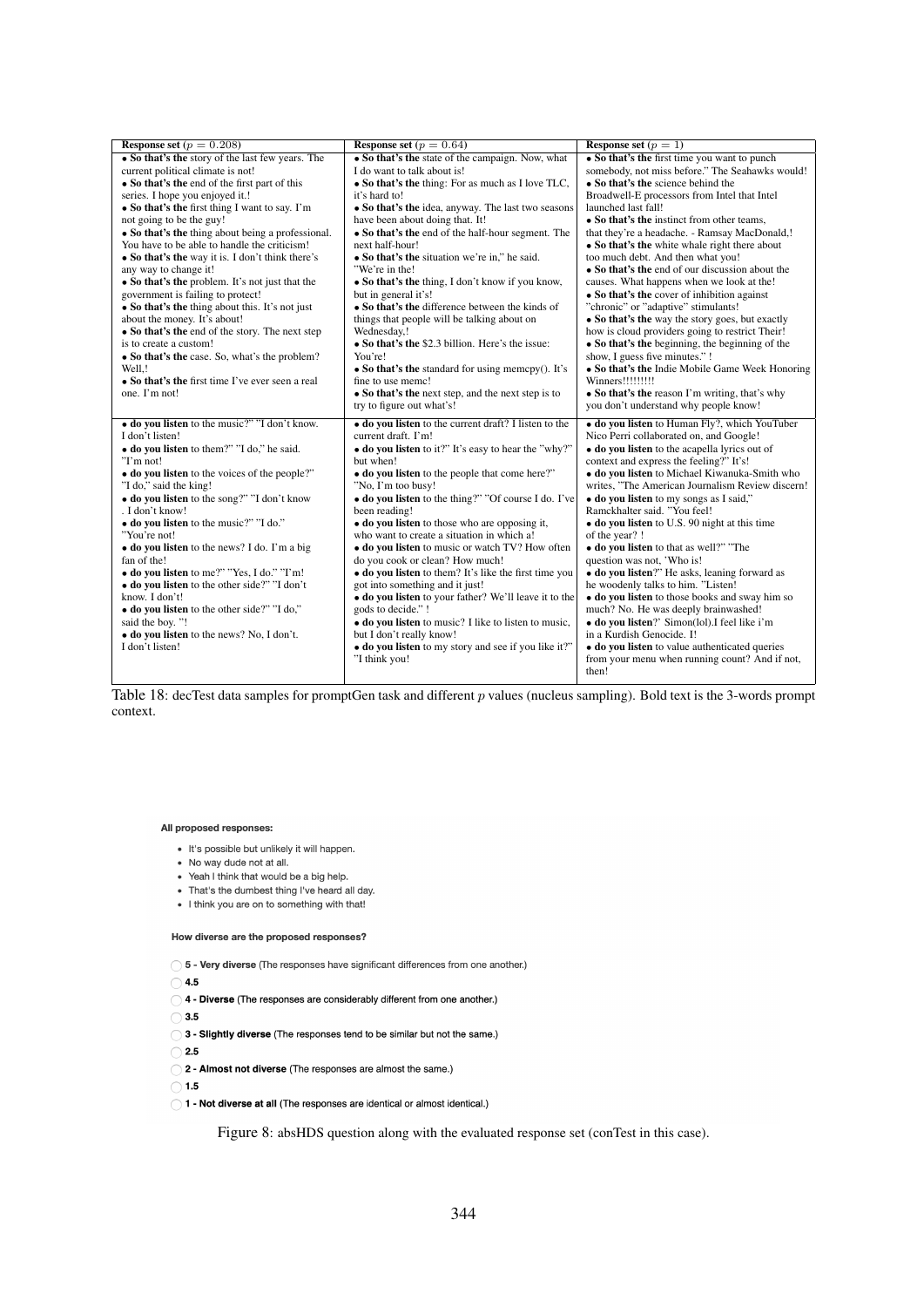<span id="page-19-0"></span>

| <b>Response set</b> $(k = 3)$                    | <b>Response set</b> $(k = 32)$                     | <b>Response set</b> $(k = 318)$                     |
|--------------------------------------------------|----------------------------------------------------|-----------------------------------------------------|
| • I'm kidding. You can't do that. "I've been     | • I'm kidding. You're too nice. We need someone    | • I'm kidding. You're kidding?" "I'm not." "Why!    |
| trying to find!                                  | in the government to talk!                         | • I'm kidding. You're not." "What? A dick of the    |
| • I'm kidding. You can't be serious." The        | • I'm kidding. You just sit there, I'll have the   | heart?!                                             |
| man was a little surprised.!                     | other side do it. What!                            | • I'm kidding. You're looking at a new version,"    |
| • I'm kidding. You can't do that, because the    | • I'm kidding. You can be my roommate for the      | said Zilch, who was!                                |
| game's a little bit different.!                  | holidays in a few weeks. You don!                  | • I'm kidding. You know when someone takes to       |
| • I'm kidding. You're the only one who can do    | • I'm kidding. You can get the full version of     | the streets to protest? It's common for!            |
| it, you know. You're!                            | the file above, and also the original!             | • I'm kidding. You are definitely a complete free   |
| • I'm kidding. You can have it. "It's not a      | • I'm kidding. You don't look very strong."        | agent," said Caruthers. !                           |
| bad idea,"!                                      | "You look as strong as!                            | • I'm kidding. You can have another at first, but   |
| • I'm kidding. You don't need to be so           | • I'm kidding. You're right about the last guy.    | don't start just jumping ahead/!                    |
| serious." "No, I!                                | He's a nice guy. But!                              | • I'm kidding. You're just a teenager, aren't you?" |
| • I'm kidding. You're not. I'm just a little     | • I'm kidding. You'll be happy to know it's the    | It ends there, your!                                |
| bit of a dickhead.!                              | first time that's happened since!                  | • I'm kidding. You were never fully persuaded."     |
| • I'm kidding. You're not. You're not. I know.   | • I'm kidding. You will come down with the same    | "Perfect, I am not,"!                               |
| I know. You!                                     | problem, or some other sort of problem!            | • I'm kidding. You are also in a worse case         |
| • I'm kidding. You can't do it. "I don't want    | • I'm kidding. You might have seen me in a lot     | scenario for someone who was on \$2500!             |
| to be!                                           | of other things. I'm actually!                     | • I'm kidding. You know" "I should have             |
| • I'm kidding. You're not going to be able to    | • I'm kidding. You should go and see a doctor.     | stopped him; I shouldn't!                           |
| see it, and you'll be!                           | In fact, I'm!                                      |                                                     |
| • Where did he go?" I ask, looking at him.       | • Where did he come back from? [The Doctor is      | • Where did he at the time in his day seek the God  |
| "I'm not sure. He!                               | sitting in a chair. Amy!                           | he worshipped? He said: "!                          |
| • Where did he get the idea to do this?          | • Where did he find the money?" asked a reporter   | • Where did he earn his master's degree? He is      |
| He had been working on a book!                   | from the BBC. "Is anybody else there!              | part of a class of doctoral students who!           |
| • Where did he come from? He was born in         | • Where did he grow up?" But the boy answered,     | • Where did he learn to play guitar?" I asked,      |
| the city of Karkaros!                            | "He always loved to read!                          | puzzled. "Before I joined!                          |
| • Where did he go?" I asked. "I don't know,"     | • Where did he get that idea?" he asked. "I didn't | • Where did he come from?" "Australia," said        |
| she said. !                                      | know. I've never!                                  | Peter. "How could!                                  |
| • Where did he go?" "I think he went to          | • Where did he come from?" You're looking for      | • Where did he hear this, you might ask? Of         |
| the hospital," she said.!                        | that missing piece. Maybe you're missing the!      | course, he'd heard of it.!                          |
| • Where did he get the idea for the name? I      | • Where did he come from? He was, I think, from    | • Where did he go? He's probably dead $-$ or dead   |
| think it's a combination of!                     | a small island about midway between!               | and buried within the walls!                        |
| • Where did he get the idea to make a movie      | • Where did he come from, to be sure?" he asked,   | • Where did he earn \$150 million on his way        |
| about the Holocaust? "I had a lot!               | "I know he came from!                              | to a \$5 billion makeover? !                        |
| • Where did he get that idea? "I was just trying | • Where did he go? [A little while later] I am     | • Where did he learn to make his own sticks,        |
| to make a statement,"!                           | about to say this!                                 | or for that matter, hang a stick on!                |
| • Where did he get that from? He's a very good   | • Where did he hear about my story? I couldn't     | • Where did he learn to skate, anyway? Go           |
| writer. I don't know what!                       | tell you. He'd only heard of!                      | here and watch this beautiful skater!               |
| • Where did he go? Where was he? Where was       | • Where did he come from? From a place called      | • Where did he get this idea from? What do          |
| he? He's gone. !                                 | "the City of the Sun."!                            | you think about it? I get!                          |

Table 19: decTest data samples for promptGen task and different k values (Top-k). Bold text is the 3-words prompt context.

<span id="page-19-1"></span>

| <b>Context</b>                                                                                                                                                                                                                                | Response set (high content diversity)                                                                                                                                                                                                                                                                                                                                                                                                                                                                                                                                                                                                            | Response set (low content diversity)                                                                                                                                                                                                                                                                                                                                                                                                                                                                                                                                                                                                                      |
|-----------------------------------------------------------------------------------------------------------------------------------------------------------------------------------------------------------------------------------------------|--------------------------------------------------------------------------------------------------------------------------------------------------------------------------------------------------------------------------------------------------------------------------------------------------------------------------------------------------------------------------------------------------------------------------------------------------------------------------------------------------------------------------------------------------------------------------------------------------------------------------------------------------|-----------------------------------------------------------------------------------------------------------------------------------------------------------------------------------------------------------------------------------------------------------------------------------------------------------------------------------------------------------------------------------------------------------------------------------------------------------------------------------------------------------------------------------------------------------------------------------------------------------------------------------------------------------|
| <b>Sold Out</b><br>Jane wanted to watch a big new action movie.<br>She had been waiting a long time for it to come<br>out.<br>When tickets became available she was too busy.<br>By the time she had a chance to buy some it was<br>sold out. | • Jane cried over the fact that she couldn't watch<br>it and just gave up looking for a ticket.<br>• Jane decided to look for a scalper that would sell<br>her the ticket for the movie that she really wanted<br>to see.<br>• Jane thought it was okay since she can still have<br>a chance to watch it once it gets uploaded in video<br>and movie streaming applications.<br>• Jane posted a status on her social media accounts<br>asking her friends for any spare ticket that she is<br>willing to buy.<br>• Jane resorted to contacting her old friend who is<br>working at a huge movie theater hoping she can<br>help her get a ticket. | • Jane remembered that she has an old friend who<br>is a manager at a big movie theater so she contacted<br>that friend in the hopes that she can buy any spare<br>ticket.<br>• Desperate to watch the movie, Jane called her<br>friend, who works at a movie theater, asking for a<br>ticket to that movie.<br>• Jane recalled that her friend works at a movie<br>theater and hoped that she can help get a ticket<br>for that movie.<br>• Jane decided to look for her friend who could<br>possibly have access to tickets for that movie<br>since that friend currently works at a movie theater.<br>• Jane realized that her friend might have spare |
| Beavers.<br>My friend has some beavers in his backyard.<br>They come up from the creek by his house.<br>He invites my over and we watch them.<br>We take pictures of them and send them to<br>our friends.                                    | • They are fascinating animals.<br>• Our friends love getting the pictures.<br>• Sometimes his dogs chase them.<br>• They are building a dam on the creek.<br>• They won't let us get too close to them.                                                                                                                                                                                                                                                                                                                                                                                                                                         | tickets since she is a manager of a movie<br>theater showing that film.<br>• They are busy gathering sticks to make a dam.<br>• The dam they are building is almost complete.<br>• It's fascinating to see their workmanship building<br>a dam.<br>• They are turning the creek into a pond by building<br>a dam.<br>• They all work together with careful engineering to<br>build a dam.                                                                                                                                                                                                                                                                 |

Table 20: conTest data samples for storyGen task.

| <b>Context</b>                                         | Response set (high content diversity)                    | <b>Response set (low content diversity)</b>            |
|--------------------------------------------------------|----------------------------------------------------------|--------------------------------------------------------|
| kill la kill is still going new episode every thursday | • That show sucks                                        | • Lead actor is soooo hot                              |
|                                                        | $\bullet$ OMG I can't wait                               | • Did you see the cliffhanger at the end of the season |
|                                                        | • I thought they canceled it                             | • I've been waiting for it to return for weeks         |
|                                                        | • What channel is it on                                  | $\bullet$ I'm totally gonna binge watch last season    |
|                                                        | • I only watch nature programs on BBC                    | • I just got into this show and can't stop watching    |
| places apple slices in a bowl so they'll stay fresh    | $\bullet$ Oh boy, I love apples.                         | $\bullet$ I find merit in this input.                  |
|                                                        | $\bullet$ I don't need you telling me how to keep things | • That information will serve me well.                 |
|                                                        | fresh, take a hike.                                      | • Thanks, that's really good to know!                  |
|                                                        | • Girl, you're the fresh one around here.                | • Such knowledge is certainly beneficial.              |
|                                                        | • This post might be better in the life hacks section.   | • Wise words, I will heed them.                        |
|                                                        | • This is actually a useful bit of advice.               |                                                        |

Table 21: conTest data samples for respGen task.